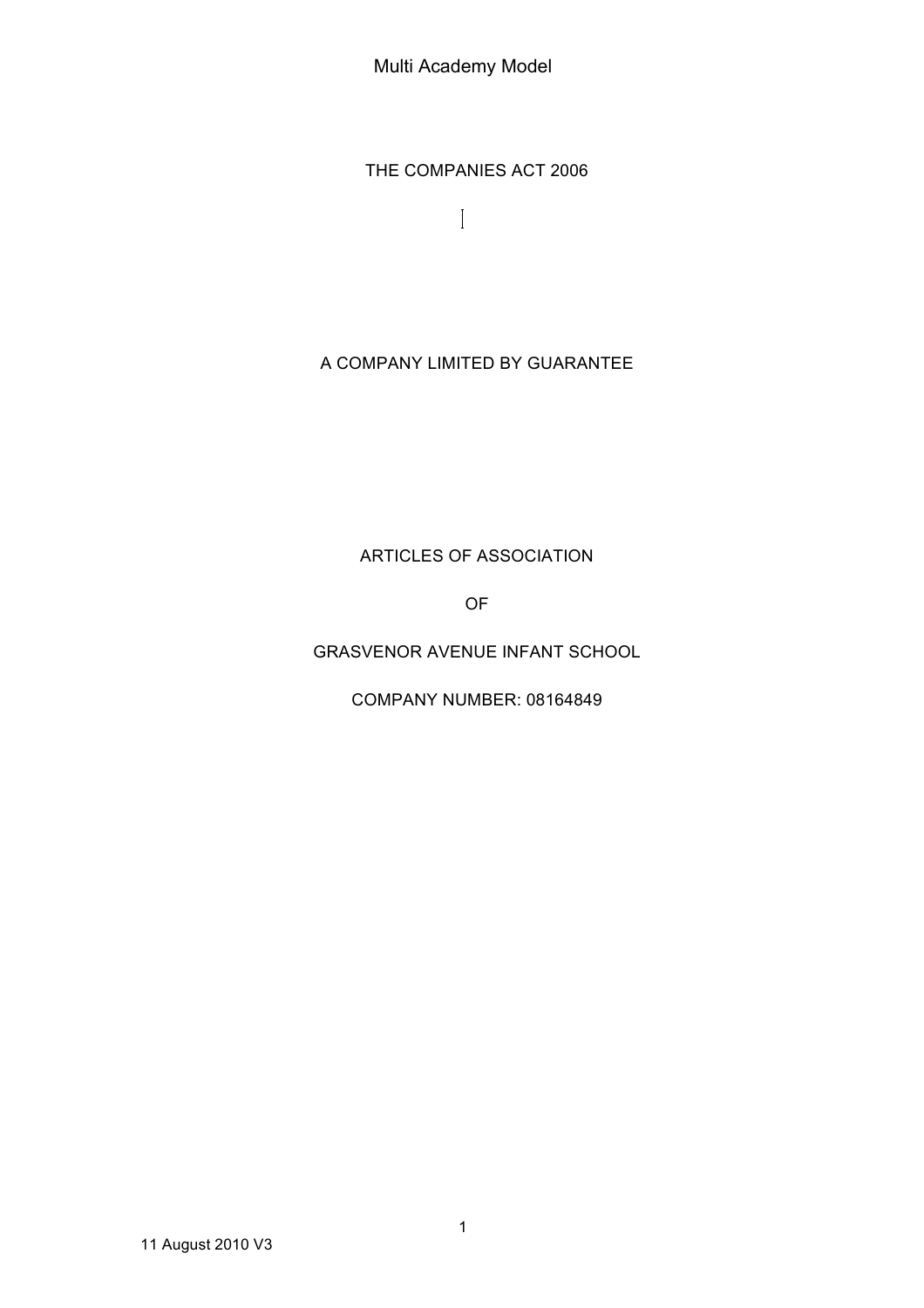### Multi Academy Model

#### THE COMPANIES ACT 2006

#### COMPANY LIMITED BY GUARANTEE

### ARTICLES OF ASSOCIATION

#### OF

#### GRASVENOR AVENUE INFANT SCHOOL

#### INTERPRETATION

- 1. In these Articles:
	- a. "the Academies" means all the schools referred to in Articles 4(a) and 5(h) and established by the Company (and "Academy" shall mean any one of those schools);
	- b. "Academy Financial Year" means the academic year from  $1<sup>st</sup>$  of September to  $31<sup>st</sup>$  of August in any year;
	- c. "Academy Governors" means the Governors appointed pursuant to Articles 51-52 and Academy Governor shall mean any one of those Governors;
	- d. "Additional Governors" means the Governors appointed pursuant to Article 61 and 61A;
	- e. "the Articles" means these Articles of Association of the Company;
	- f. "Chief Executive Officer" means such person as may be appointed by the Governors as the Chief Executive Officer of the Company;
	- g. "Chief Inspector" means Her Majesty's Chief Inspector of Education, Children's Services and Skills or his successor;
	- h. "clear days" in relation to the period of a notice means the period excluding the day when the notice is given or deemed to be given and the day on which it is given or on which it is to take effect;
	- i. "Community Governor" means a Governors appointed under Article 50;
	- j. "the Company" means save as otherwise defined at Article 6.9 the company intended to be regulated by these Articles and referred to in Article 2;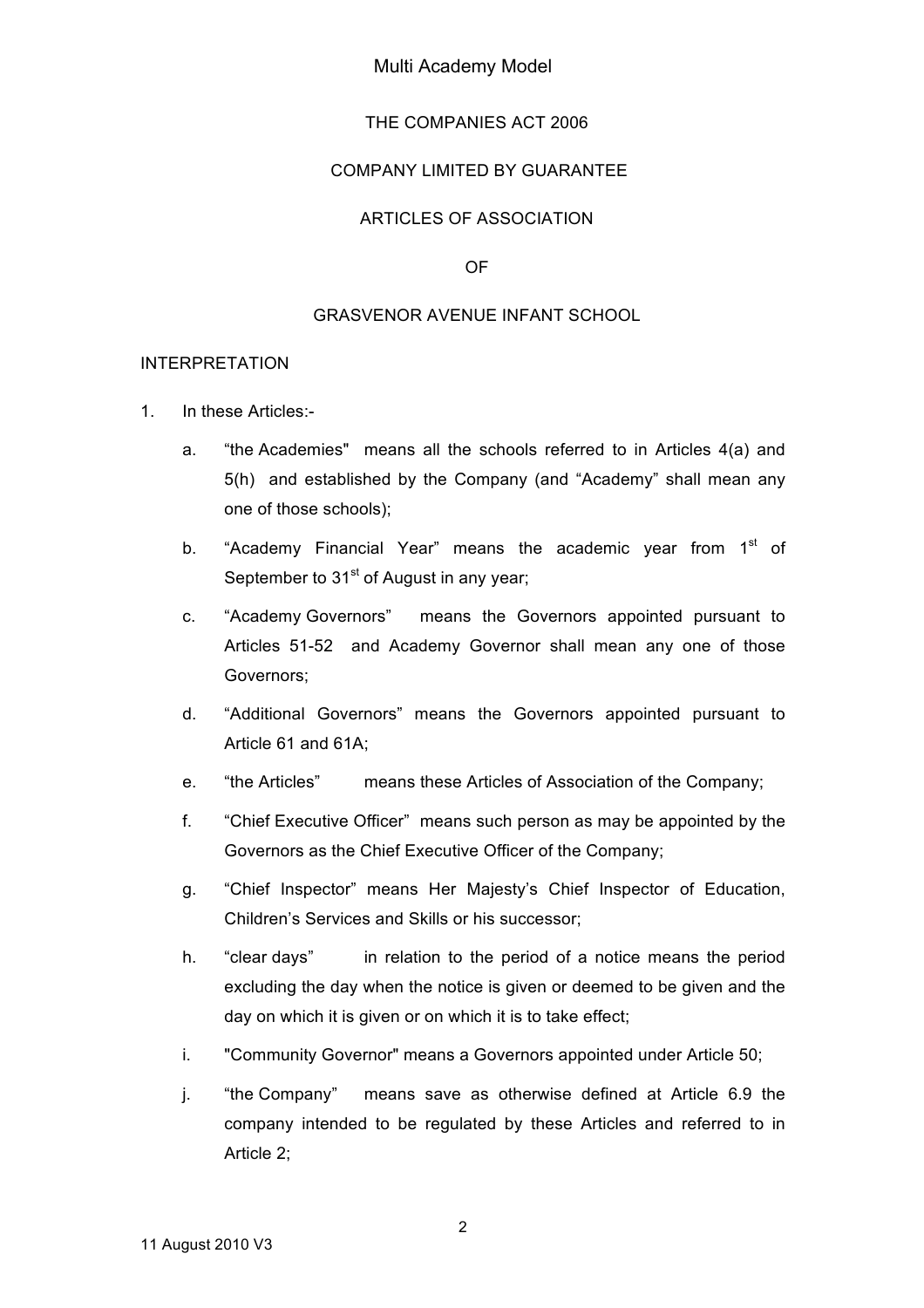- k. "financial expert" means an individual, company or firm who is authorised to give investment advice under the Financial Services and Markets Act 2000;
- l. "Further Governors" means the Governors appointed pursuant to Article 62 ;
- m. "the Governors" means save as otherwise defined at Article 6.9 the directors of the Company (and "Governor" means any one of those directors);
- n. "Headteachers" means the head teachers of the Academies (and "Headteacher" means any one of these head teachers);
- o. "the LAs" means all the local authorities covering the areas in which the Academies are situated (and "the LA" shall mean any one of these local authorities);
- p. "Local Authority Associated Persons" means any person associated with any local authority within the meaning given in section 69 of the Local Government and Housing Act 1989;
- q. "Local Governing Bodies" means the committees appointed pursuant to Articles 100-104 (and "Local Governing Body" means any one of these committees );
- r. "Member" means a member of the Company and someone who as such is bound by the undertaking contained in Article 8 ;
- s. "the Memorandum" means the Memorandum of Association of the Company;
- t. "Office" means the registered office of the Company;
- u. "Parent Governors" means the Governors appointed pursuant to Articles  $53 - 56$  inclusive.
- v. "Predecessor School" means Grasvenor Avenue Infant School, Grasvenor Avenue, Barnet, Hertfordshire, EN5 2BY;
- w. "Principal Regulator" means the body or person appointed as the Principal Regulator under the Charities Act 2006;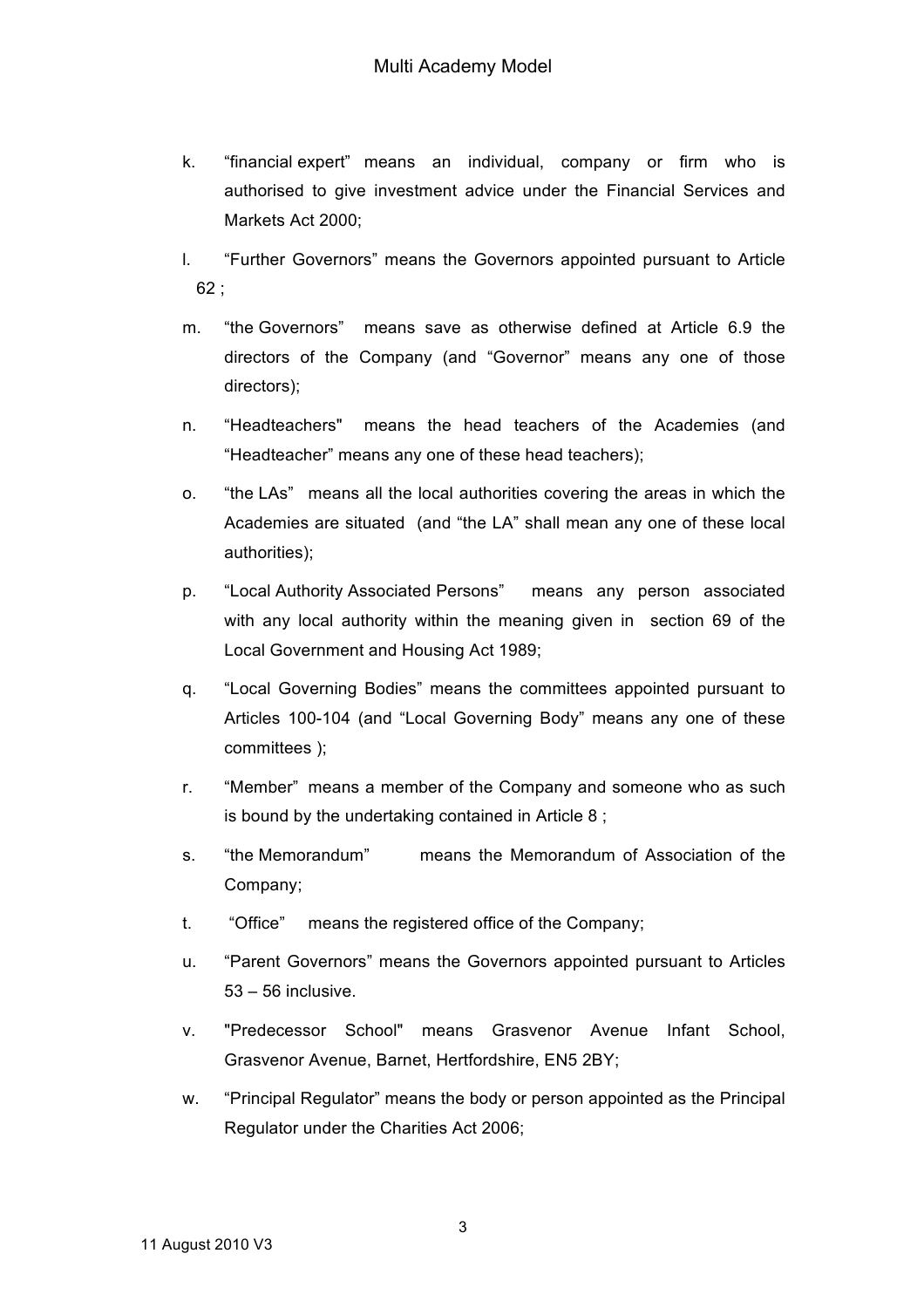- x. "Relevant Funding Agreements" means the agreement or agreements entered into by the Company and the Secretary of State under section 1 of the Academies Act 2010 for the establishment of each Academy, including any variation or supplemental agreements thereof;
- y. "the seal" means the common seal of the Company if it has one;
- z. "Secretary" means the secretary of the Company or any other person appointed to perform the duties of the secretary of the Company, including a joint, assistant or deputy secretary;
- aa. "Secretary of State" means the Secretary of State for Education or successor;
- bb. "Staff Governor" means an employee of the Company who may be appointed as a Governor pursuant to Article 50A;
- cc. "teacher" means a person employed under a contract of employment or a contract for services or otherwise engaged to provide his services as a teacher at one or more Academies;
- dd. "the United Kingdom" means Great Britain and Northern Ireland;
- ee. words importing the masculine gender only shall include the feminine gender. Words importing the singular number shall include the plural number, and vice versa;
- ff. subject as aforesaid, words or expressions contained in these Articles shall, unless the context requires otherwise, bear the same meaning as in the Companies Act 2006, as appropriate;
- gg. any reference to a statute or statutory provision shall include any statute or statutory provision which replaces or supersedes such statute or statutory provision including any modification or amendment thereto.
- 2. The Company's name is Grasvenor Avenue Infant School (and in this document it is called "**the Company**").
- 3. The Company's registered office is to be situated in England and Wales.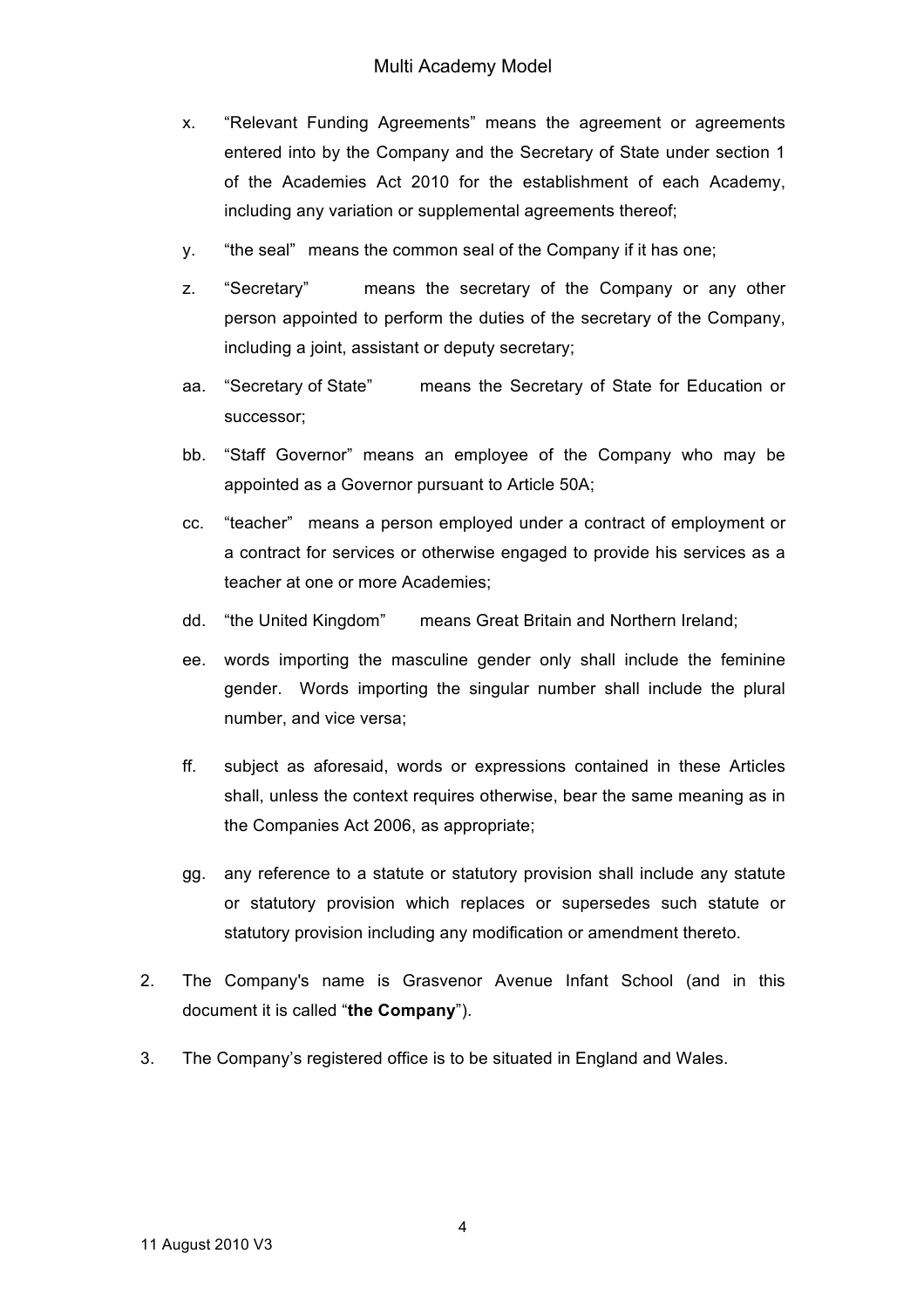### **OBJECTS**

- 4. The Company's object ("**the Object**") is specifically restricted to the following:
	- (a) to advance for the public benefit education in the United Kingdom, in particular but without prejudice to the generality of the foregoing by establishing, maintaining, carrying on, managing and developing schools ("**the Academies**") offering a broad and balanced curriculum; and
	- (b) to promote for the benefit of the inhabitants of Barnet and the surrounding area, the provision of facilities for recreation or other leisure time occupation of individuals who have need of such facilities by reason of their youth, age, infirmity or disablement, financial hardship or social and economic circumstances or for the public at large in the interests of social welfare and with the object of improving the condition of life of the said inhabitants.
- 5. In furtherance of the Object but not further or otherwise the Company may exercise the following powers:-
	- (a) to draw, make, accept, endorse, discount, execute and issue promissory notes, bills, cheques and other instruments, and to operate bank accounts in the name of the Company;
	- (b) to raise funds and to invite and receive contributions provided that in raising funds the Company shall not undertake any substantial permanent trading activities and shall conform to any relevant statutory regulations;
	- (c) to acquire, alter, improve and (subject to such consents as may be required by law) to charge or otherwise dispose of property;
	- (d) subject to Article 6 below to employ such staff, as are necessary for the proper pursuit of the Object and to make all reasonable and necessary provision for the payments of pensions and superannuation to staff and their dependants;
	- (e) to establish or support, whether financially or otherwise, any charitable trusts, associations or institutions formed for all or any of the Object;
	- (f) to co-operate with other charities, other independent and maintained schools, voluntary bodies and statutory authorities operating in furtherance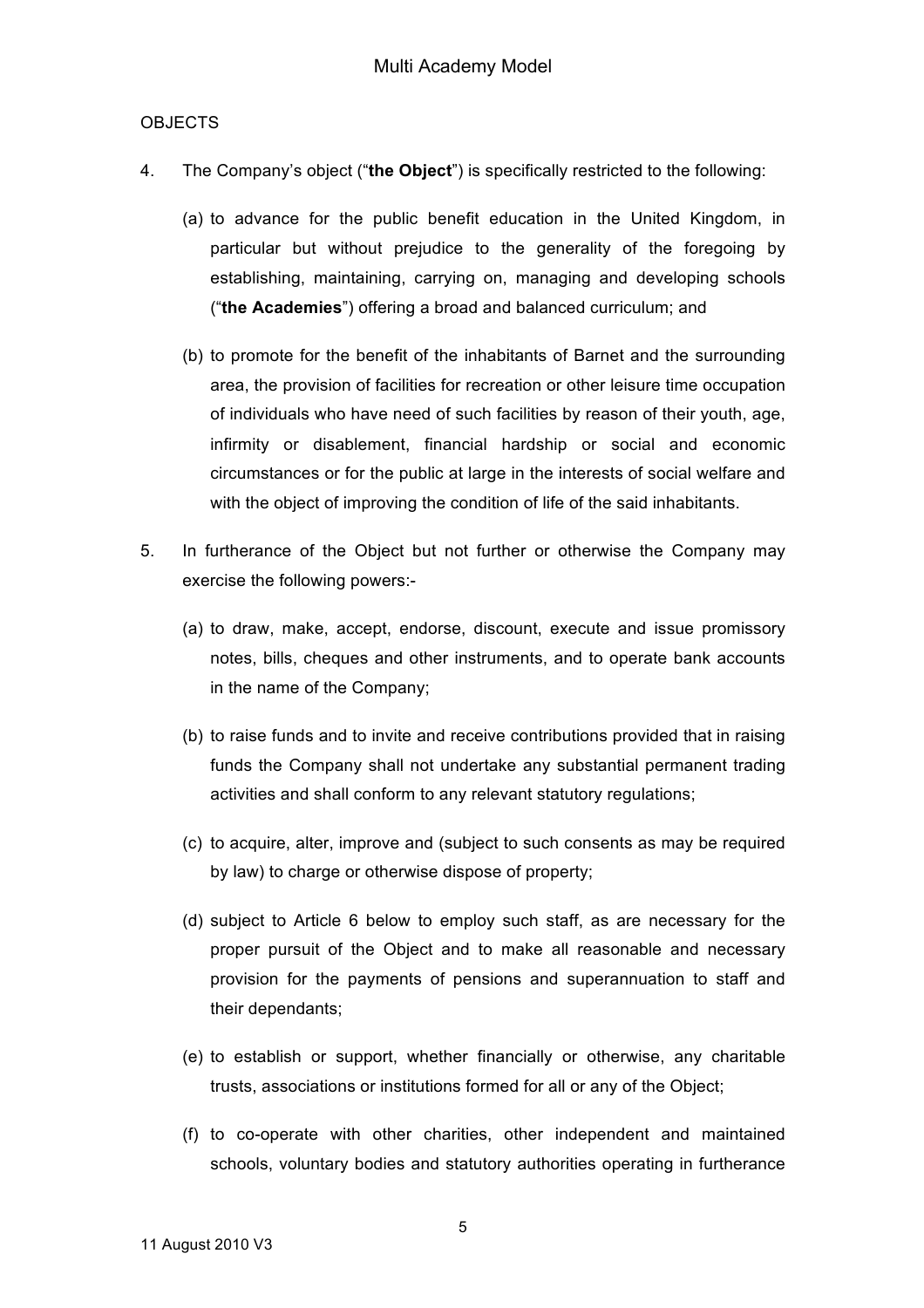of the Object and to exchange information and advice with them;

- (g) to pay out of funds of the Company the costs, charges and expenses of and incidental to the formation and registration of the Company;
- (h) to establish, maintain, carry on, manage and develop the Academies at locations to be determined by the Governors;
- (i) to offer scholarships, exhibitions, prizes and awards to pupils and former pupils, and otherwise to encourage and assist pupils and former pupils;
- (j) to provide educational facilities and services to students of all ages and the wider community for the public benefit;
- (k) to carry out research into the development and application of new techniques in education in particular in relation to the areas of curricular specialisation of each of the Academies and to their approach to curriculum development and delivery and to publish the results of such research, and to develop means of benefiting from application of the experience of industry, commerce, other schools and the voluntary sector to the education of pupils in academies;
- (l) subject to such consents as may be required by law and/or by any contract entered into by or on behalf of the Company, to borrow and raise money for the furtherance of the Object in such manner and on such security as the Company may think fit;
- (m) to deposit or invest any funds of the Company not immediately required for the furtherance of its object (but to invest only after obtaining such advice from a financial expert as the Governors consider necessary and having regard to the suitability of investments and the need for diversification);
- (n) to delegate the management of investments to a financial expert, but only on terms that:
	- (i) the investment policy is set down in writing for the financial expert by the Governors;
	- (ii) every transaction is reported promptly to the Governors; the performance of the investments is reviewed regularly with the Governors;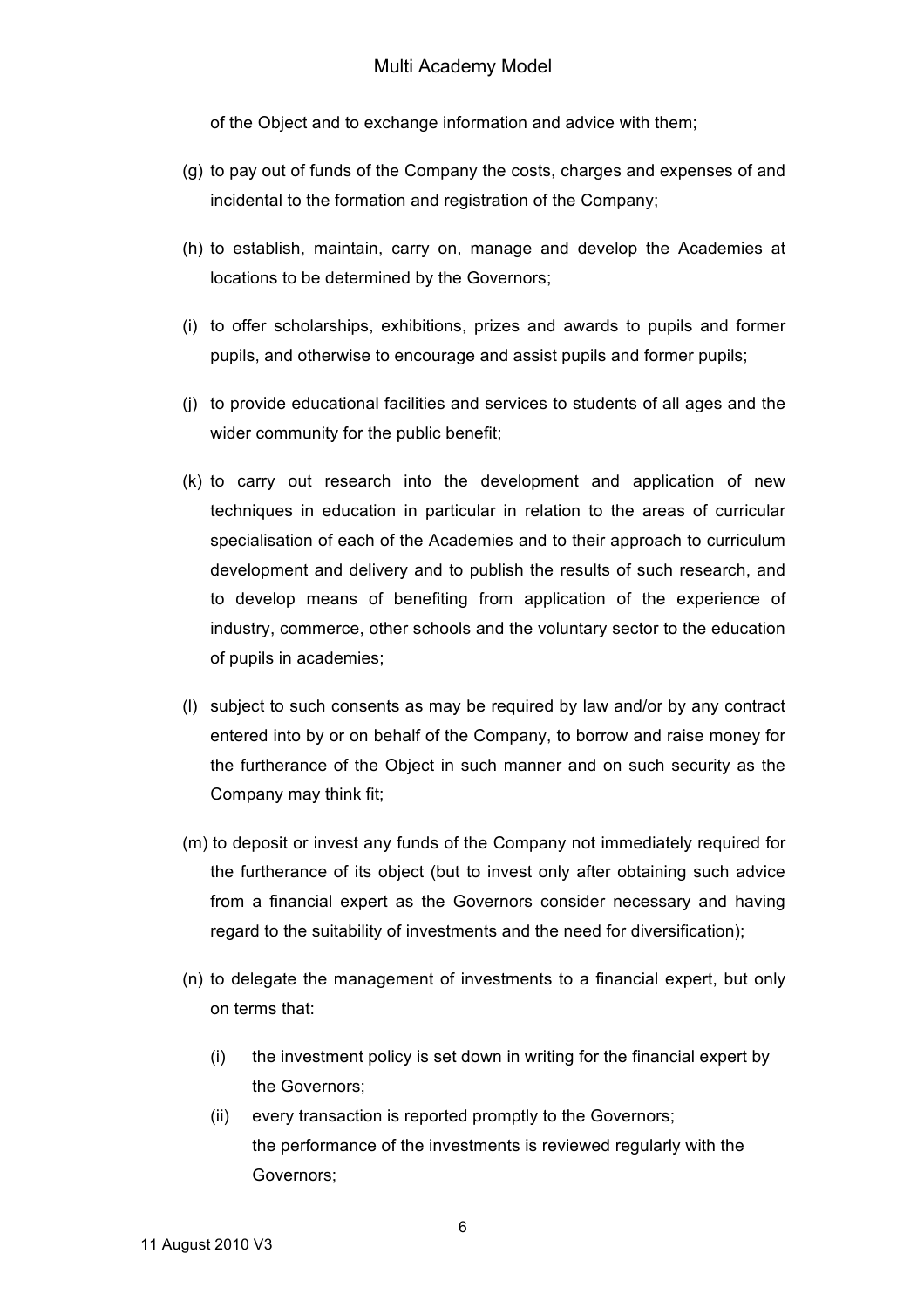- (iii) the Governors are entitled to cancel the delegation arrangement at any time;
- (iv) the investment policy and the delegation arrangement are reviewed at least once a year;
- (v) all payments due to the financial expert are on a scale or at a level which is agreed in advance and are notified promptly to the Governors on receipt; and
- (vi) the financial expert must not do anything outside the powers of the Governors;
- (o) to arrange for investments or other property of the Company to be held in the name of a nominee company acting under the control of the Governors or of a financial expert acting under their instructions, and to pay any reasonable fee required;
- (p) to provide indemnity insurance to cover the liability of Governors which by virtue of any rule of law would otherwise attach to them in respect of any negligence, default, breach of trust or breach of duty of which they may be guilty in relation to the Company: Provided that any such insurance shall not extend to any claim arising from any act or omission which the Governors knew to be a breach of trust or breach of duty or which was committed by the Governors in reckless disregard of whether it was a breach of trust or breach of duty or not and provided also that any such insurance shall not extend to the costs of any unsuccessful defence to a criminal prosecution brought against the Governors in their capacity as Governors;
- (q) to establish subsidiary companies to carry on any trade or business for the purpose of raising funds for the Company;
- (r) to do all such other lawful things as are necessary for or are incidental to or conducive to the achievement of the Object.
- 6.1 The income and property of the Company shall be applied solely towards the promotion of the Object.
- 6.2 None of the income or property of the Company may be paid or transferred directly or indirectly by way of dividend bonus or otherwise by way of profit to any member of the Company. Nonetheless a member of the Company who is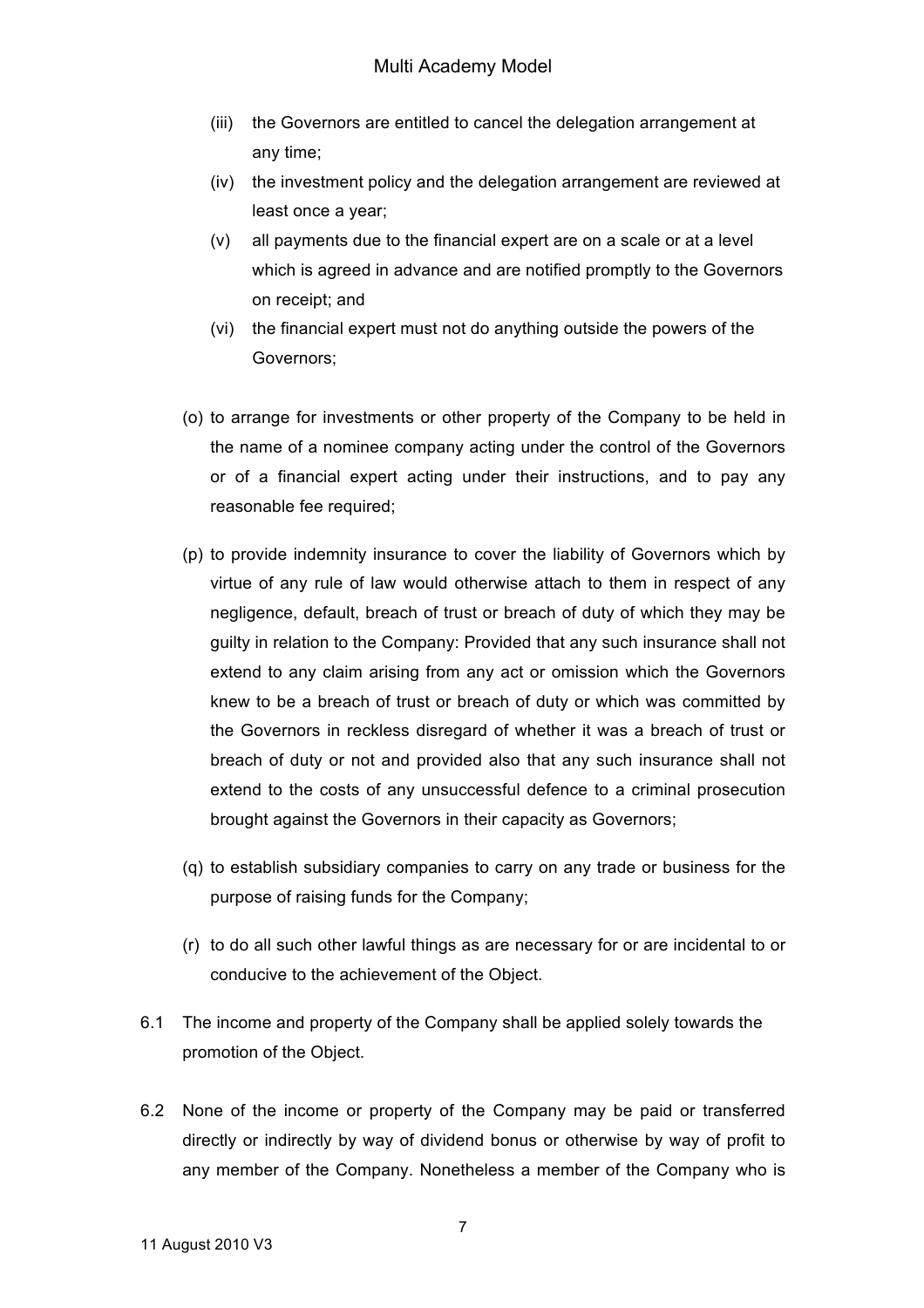not also a Governor may:

- a) benefit as a beneficiary of the Company;
- b) be paid reasonable and proper remuneration for any goods or services supplied to the Company;
- c) be paid rent for premises let by the member of the Company if the amount of the rent and other terms of the letting are reasonable and proper; and
- d) be paid interest on money lent to the Company at a reasonable and proper rate, such rate not to exceed 2 per cent per annum below the base lending rate of a UK clearing bank selected by the Governors, or 0.5%, whichever is the higher.
- 6.3 A Governor may benefit from any indemnity insurance purchased at the Company's expense to cover the liability of the Governors which by virtue of any rule of law would otherwise attach to them in respect of any negligence, default or breach of trust or breach of duty of which they may be guilty in relation to the Company: Provided that any such insurance shall not extend to any claim arising from any act or omission which Governors knew to be a breach of trust or breach of duty or which was committed by the Governors in reckless disregard to whether it was a breach of trust or breach of duty or not and provided also that any such insurance shall not extend to the costs of any unsuccessful defence to a criminal prosecution brought against the Governors in their capacity as directors of the Company.
- 6.4 A company, which has shares listed on a recognised stock exchange and of which any one Governor holds no more than 1% of the issued capital of that company, may receive fees, remuneration or other benefit in money or money's worth from the Company.
- 6.5 A Governor may at the discretion of the Governors be reimbursed from the property of the Company for reasonable expenses properly incurred by him or her when acting on behalf of the Company, but excluding expenses in connection with foreign travel.
- 6.6 No Governor may: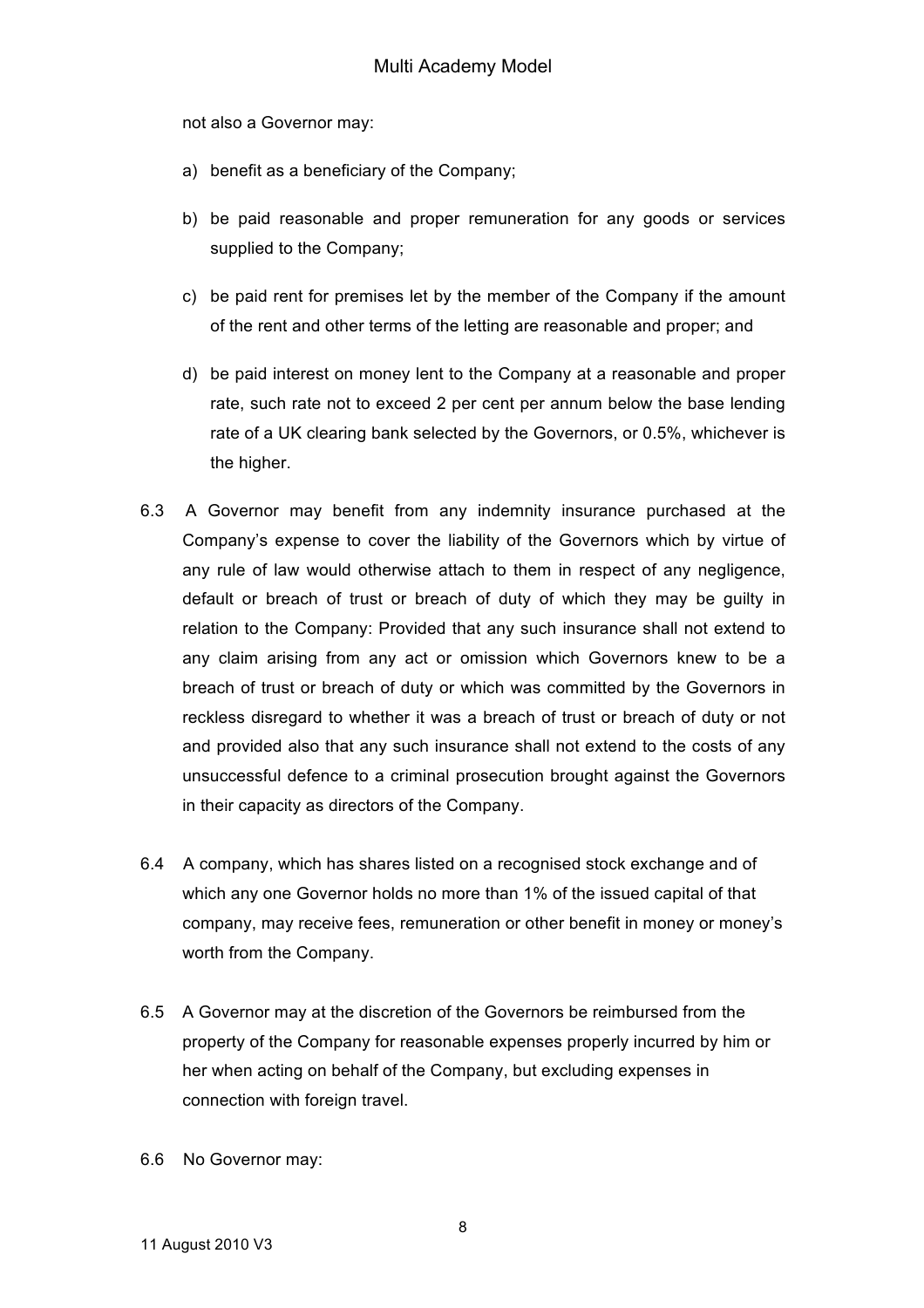- (a) buy any goods or services from the Company;
- (b) sell goods, services, or any interest in land to the Company;
- (c) be employed by, or receive any remuneration from the Company (other than the Chief Executive Officer whose employment and/or remuneration is subject to the procedure and conditions in Article 6.8);
- (d) receive any other financial benefit from the Company; unless:
	- (i) the payment is permitted by Article 6.7 and the Governors follow the procedure and observe the conditions set out in Article 6.8; or
	- (ii) the Governors obtain the prior written approval of the Charity Commission and fully comply with any procedures it prescribes.
- 6.7 Subject to Article 6.8, a Governor may:
	- a) receive a benefit from the Company in the capacity of a beneficiary of the Company.
	- b) be employed by the Company or enter into a contract for the supply of goods or services to the Company, other than for acting as a Governor.
	- c) receive interest on money lent to the Company at a reasonable and proper rate not exceeding 2% per annum below the base rate of a clearing bank to be selected by the Governors, or 0.5%, whichever is the higher.
	- d) receive rent for premises let by the Governor to the Company if the amount of the rent and the other terms of the lease are reasonable and proper.
- 6.8 The Company and its Governors may only rely upon the authority provided by Article 6.7 if each of the following conditions is satisfied:
	- (a) the remuneration or other sums paid to the Governor do not exceed an amount that is reasonable in all the circumstances.
	- (b) the Governor is absent from the part of any meeting at which there is discussion of:
		- i) his or her employment, remuneration, or any matter concerning the contract, payment or benefit; or
		- ii) his or her performance in the employment, or his or her performance of the contract; or
		- iii) any proposal to enter into any other contract or arrangement with him or her or to confer any benefit upon him or her that would be permitted under Article 6.7; or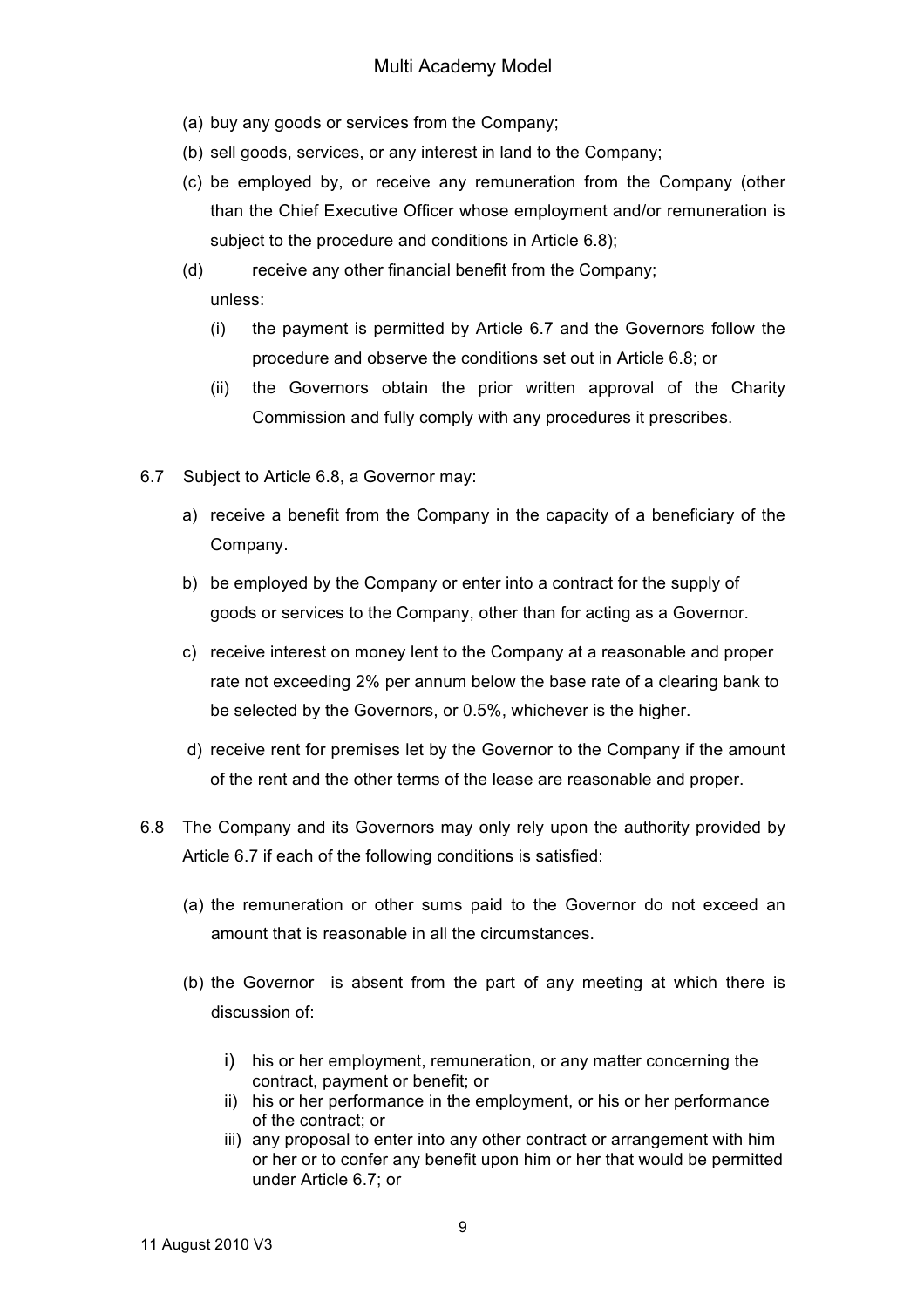- (iv) any other matter relating to a payment or the conferring of any benefit permitted by Article 6.7.
- (c) the Governor does not vote on any such matter and is not to be counted when calculating whether a quorum of Governors is present at the meeting.
- (d) save in relation to employing or contracting with the Chief Executive Officer (a Governor pursuant to Article 57) the other Governors are satisfied that it is in the interests of the Company to employ or to contract with that Governor rather than with someone who is not a Governor. In reaching that decision the Governors must balance the advantage of employing a Governor against the disadvantages of doing so (especially the loss of the Governor's services as a result of dealing with the Governor's conflict of interest).
- (e) the reason for their decision is recorded by the Governors in the minute book.
- (f) A majority of the Governors then in office have received no such payments or benefit.
- 6.8A The provision in Article 6.6 (c) that no Governor may be employed by or receive any remuneration from the Company (other than the Chief Executive Officer) does not apply to an employee of the Company who is subsequently elected or appointed as a Governor save that this Article shall only allow such a Governor to receive remuneration or benefit from the Company in his capacity as an employee of the Company and provided that the procedure as set out in Articles 6.8(b)(i), (ii) and 6.8 (c) is followed.
- $6.9$  In Articles  $6.2-6.9$ 
	- (a) "company" shall include any company in which the Company:
		- holds more than 50% of the shares; or
		- controls more than 50% of the voting rights attached to the shares; or
		- has the right to appoint one or more Governors to the Board of the company.
	- (b) "Governor" shall include any child, stepchild, parent, grandchild, grandparent, brother, sister or spouse of the Governor or any person living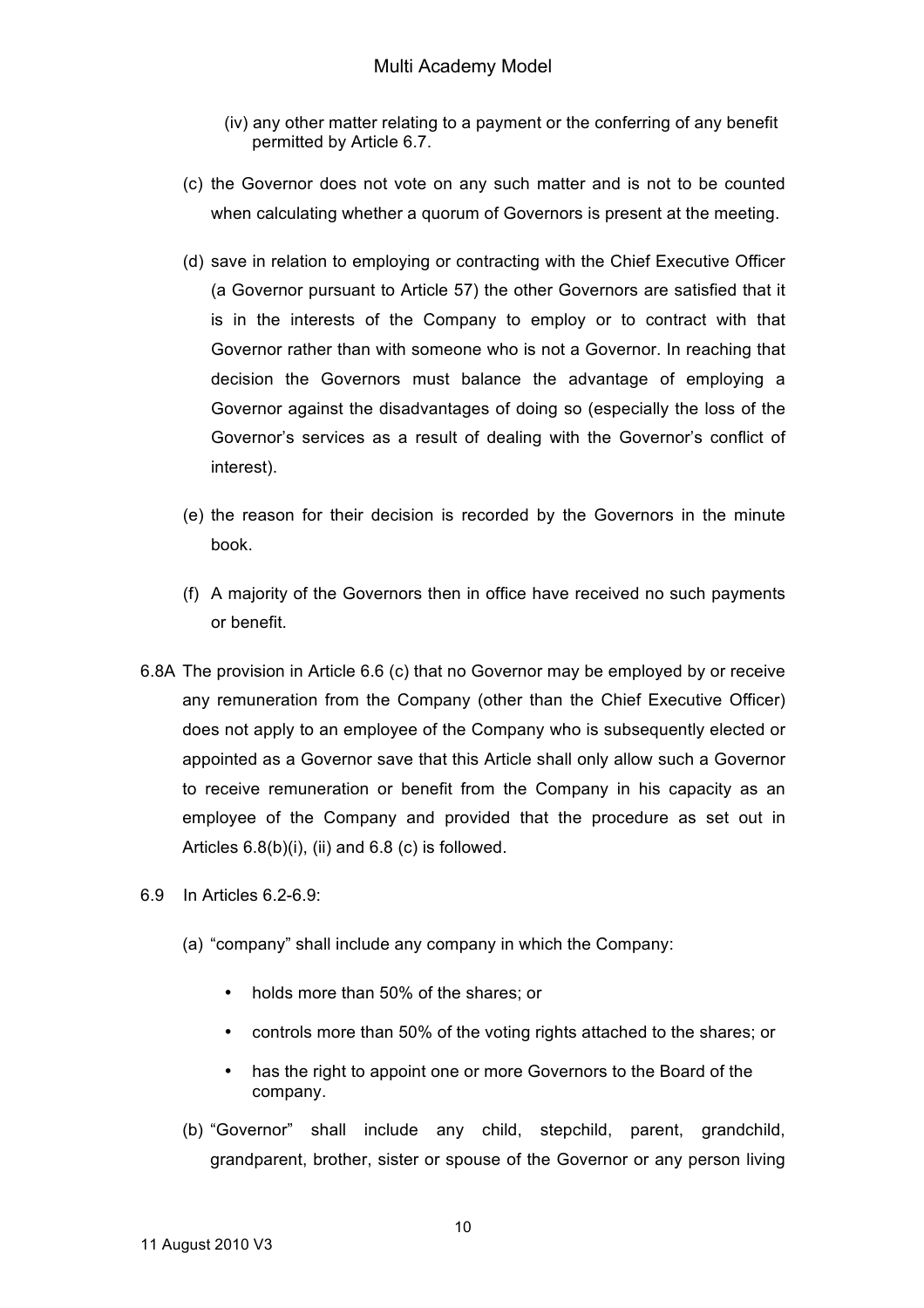with the Governor as his or her partner.

- (c) the employment or remuneration of a Governor includes the engagement or remuneration of any firm or company in which the Governor is:
	- (i) a partner;
	- (ii) an employee;
	- (iii) a consultant;
	- (iv) a director;
	- (v) a member; or
	- (vi) a shareholder, unless the shares of the company are listed on a recognised stock exchange and the Governor holds less than 1% of the issued capital.
- 7. The liability of the members of the Company is limited.
- 8. Every member of the Company undertakes to contribute such amount as may be required (not exceeding £10) to the Company's assets if it should be wound up while he or she is a member or within one year after he or she ceases to be a member, for payment of the Company's debts and liabilities before he or she ceases to be a member, and of the costs, charges and expenses of winding up, and for the adjustment of the rights of the contributories among themselves.
- 9. If the Company is wound up or dissolved and after all its debts and liabilities (including any under section 483 of the Education Act 1996) have been satisfied there remains any property it shall not be paid to or distributed among the members of the Company, but shall be given or transferred to some other charity or charities having objects similar to the Object which prohibits the distribution of its or their income and property to an extent at least as great as is imposed on the Company by Article 6 above, chosen by the members of the Company at or before the time of dissolution and if that cannot be done then to some other charitable object.
- 10. No alteration or addition shall be made to or in the provisions of the Articles without the written consent of the Secretary of State.
- 11. No alteration or addition shall be made to or in the provisions of the Articles which would have the effect (a) that the Company would cease to be a company to which section 60 of the Companies Act 2006 applies; or (b) that the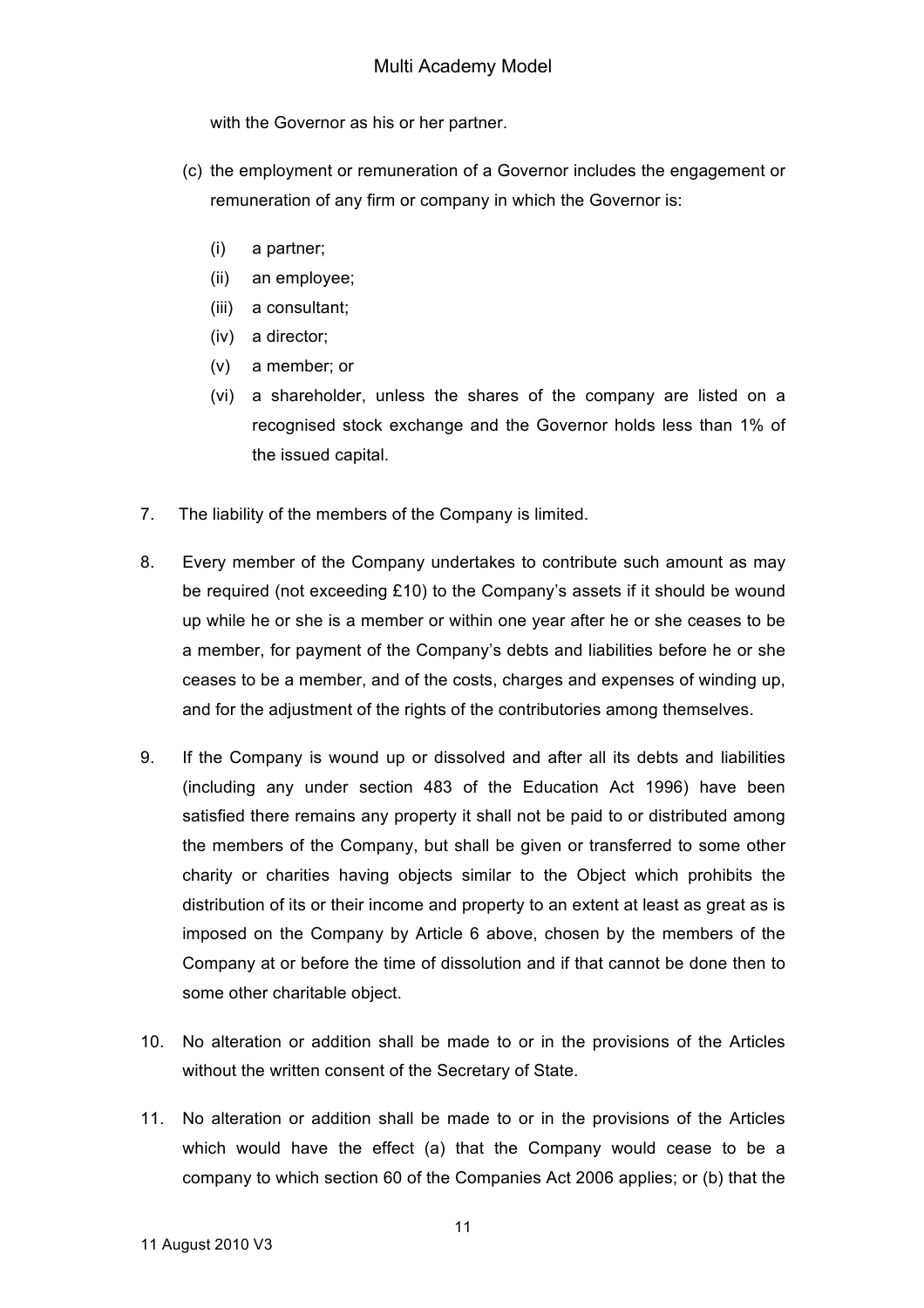Company would cease to be a charity.

### **MEMBERS**

- 12. The Members of the Company shall comprise
	- a. the subscribers to the Memorandum<sup>1</sup>;
	- b. 1 person appointed by the Secretary of State, in the event that the Secretary of State appoints a person for this purpose;
	- c. the chairman of the Governors or both chairmen of the Governors for such time as there are two;
	- d. the vice-chairman of the Governors; and
	- e. any person appointed under Article 16;
- 13. Each of the persons entitled to appoint Members in Article 12 shall have the right from time to time by written notice delivered to the Office to remove any Member appointed by them and to appoint a replacement Member to fill a vacancy whether resulting from such removal or otherwise.
- 14. If any of the persons entitled to appoint Members in Article 12:
	- a) in the case of an individual, dies or becomes legally incapacitated;
	- b) in the case of a corporate entity, ceases to exist and is not replaced by a successor institution; or
	- c) becomes insolvent or makes any arrangement or composition with their creditors generally

their right to appoint Members under these Articles shall vest in the remaining Members.

- 15. Membership will terminate automatically if:
	- a) a Member (which is a corporate entity) ceases to exist and is not replaced by a successor institution;

 $1$  There must be no less than 3 signatories to the Memorandum of Association.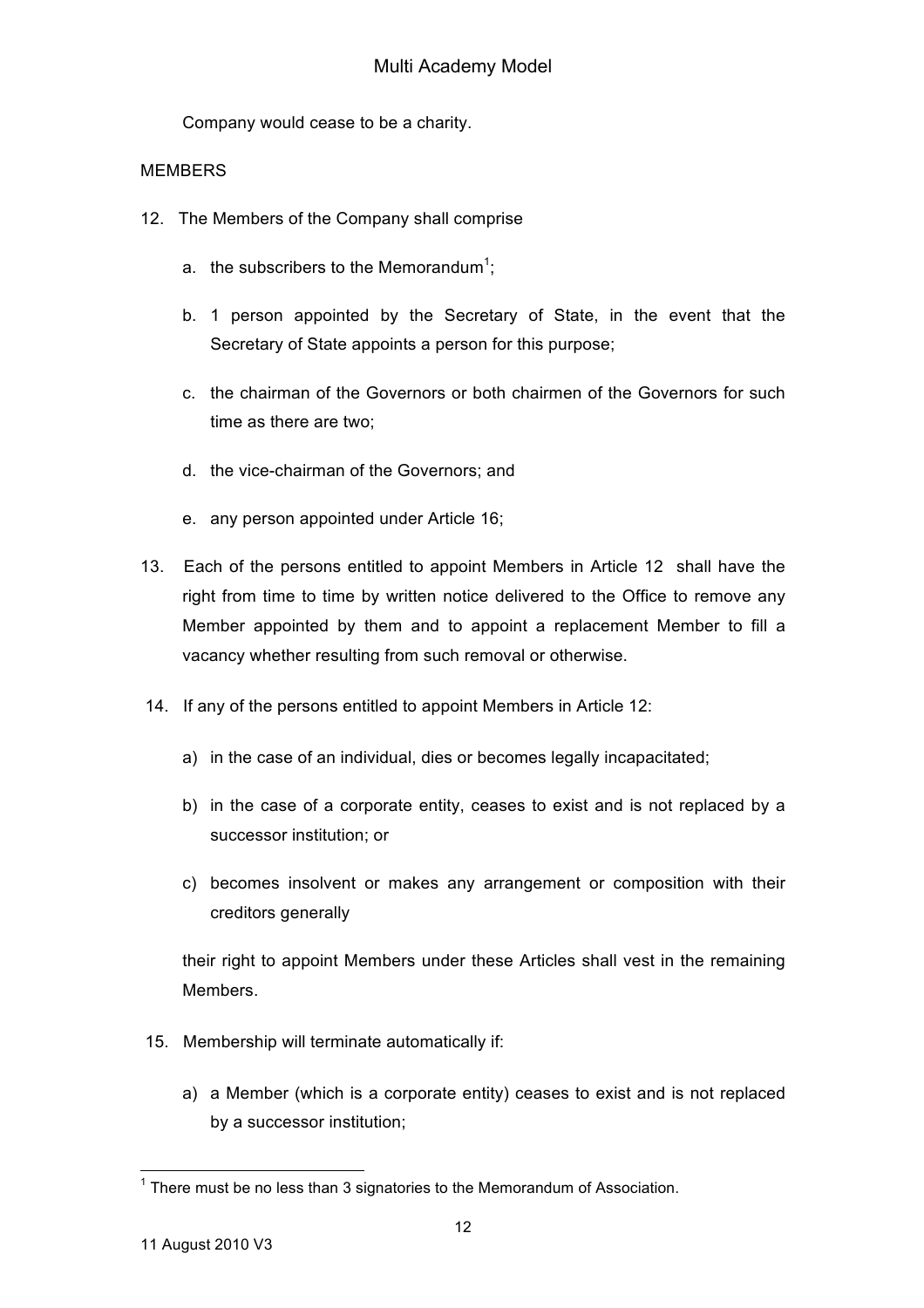- b) a Member (which is an individual) dies or becomes incapable by reason of mental disorder, illness or injury of managing and administering his or her own affairs; or
- c) a Member becomes insolvent or makes any arrangement or composition with that Member's creditors generally.

16. The Members may agree unanimously in writing to appoint such additional Members as they think fit and may unanimously (save that the agreement of the Member(s) to be removed shall not be required) in writing agree to remove any such additional Members.

17. Every person nominated to be a Member of the Company shall either sign a written consent to become a Member or sign the register of Members on becoming a Member.

18. Any Member may resign provided that after such resignation the number of Members is not less than three. A Member shall cease to be one immediately on the receipt by the Company of a notice in writing signed by the person or persons entitled to remove him under Articles 13 or 16 provided that no such notice shall take effect when the number of Members is less than three unless it contains or is accompanied by the appointment of a replacement Member.

## GENERAL MEETINGS

- 19. The Company shall hold an Annual General Meeting each year in addition to any other meetings in that year, and shall specify the meeting as such in the notices calling it; and not more than fifteen months shall elapse between the date of one Annual General Meeting of the Company and that of the next. Provided that so long as the Company holds its first Annual General Meeting within eighteen months of its incorporation, it need not hold it in the year of its incorporation or in the following year. The Annual General Meeting shall be held at such time and place as the Governors shall appoint. All general meetings other than Annual General Meetings shall be called General Meetings.
- 20. The Governors may call general meetings and, on the requisition of Members pursuant to the provisions of the Companies Act 2006, shall forthwith proceed to convene a general meeting in accordance with that Act. If there are not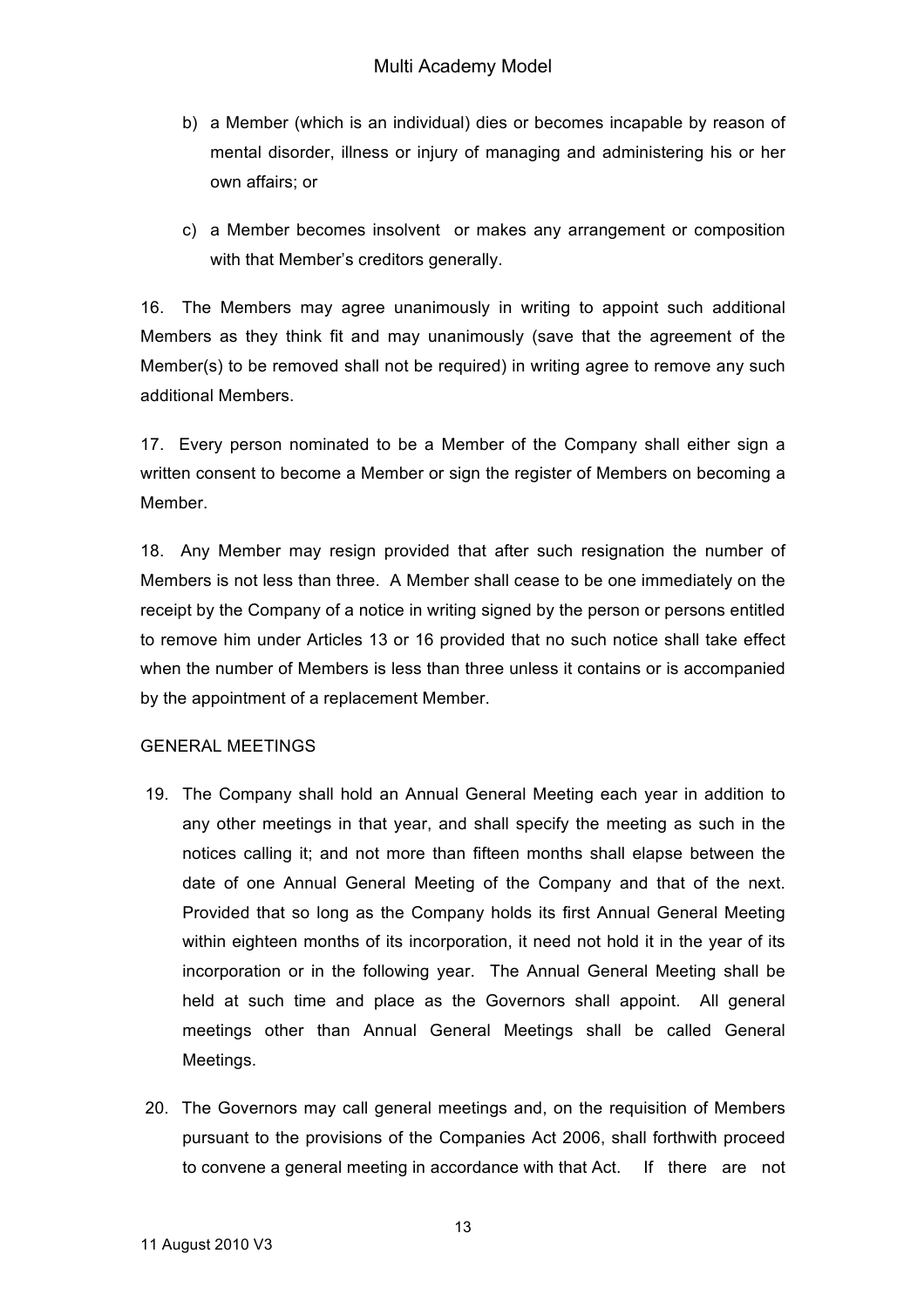within the United Kingdom sufficient Governors to call a general meeting, any Governor or any Member of the Company may call a general meeting.

## NOTICE OF GENERAL MEETINGS

21. General meetings shall be called by at least fourteen clear days' notice but a general meeting may be called by shorter notice if it is so agreed by a majority in number of Members having a right to attend and vote and together representing not less than 90% of the total voting rights at that meeting.

The notice shall specify the time and place of the meeting and the general nature of the business to be transacted and, in the case of an Annual General Meeting, shall specify the meeting as such. The notice shall also state that the Member is entitled to appoint a proxy.

The notice shall be given to all the Members, to the Governors and auditors.

22. The accidental omission to give notice of a meeting to, or the non-receipt of notice of a meeting by, any person entitled to receive notice shall not invalidate the proceedings at that meeting.

## PROCEEDINGS AT GENERAL MEETINGS.

- 23. No business shall be transacted at any meeting unless a quorum is present. A Member counts towards the quorum by being present either in person or by proxy. Fifty per cent of the persons entitled to vote upon the business to be transacted, each being a Member or a proxy of a Member or a duly authorised representative of a Member organisation shall constitute a quorum.
- 24. If a quorum is not present within half an hour from the time appointed for the meeting, or if during a meeting a quorum ceases to be present, the meeting shall stand adjourned to the same day in the next week at the same time and place or to such time and place as the Governors may determine.
- 25. The chairman, if any, of the Governors or in his absence some other Governor nominated by the Governors shall preside as chairman of the meeting, but if neither the chairman nor such other Governor (if any) be present within fifteen minutes after the time appointed for holding the meeting and willing to act, the Governors present shall elect one of their number to be chairman and, if there is only one Governor present and willing to act, he shall be the chairman.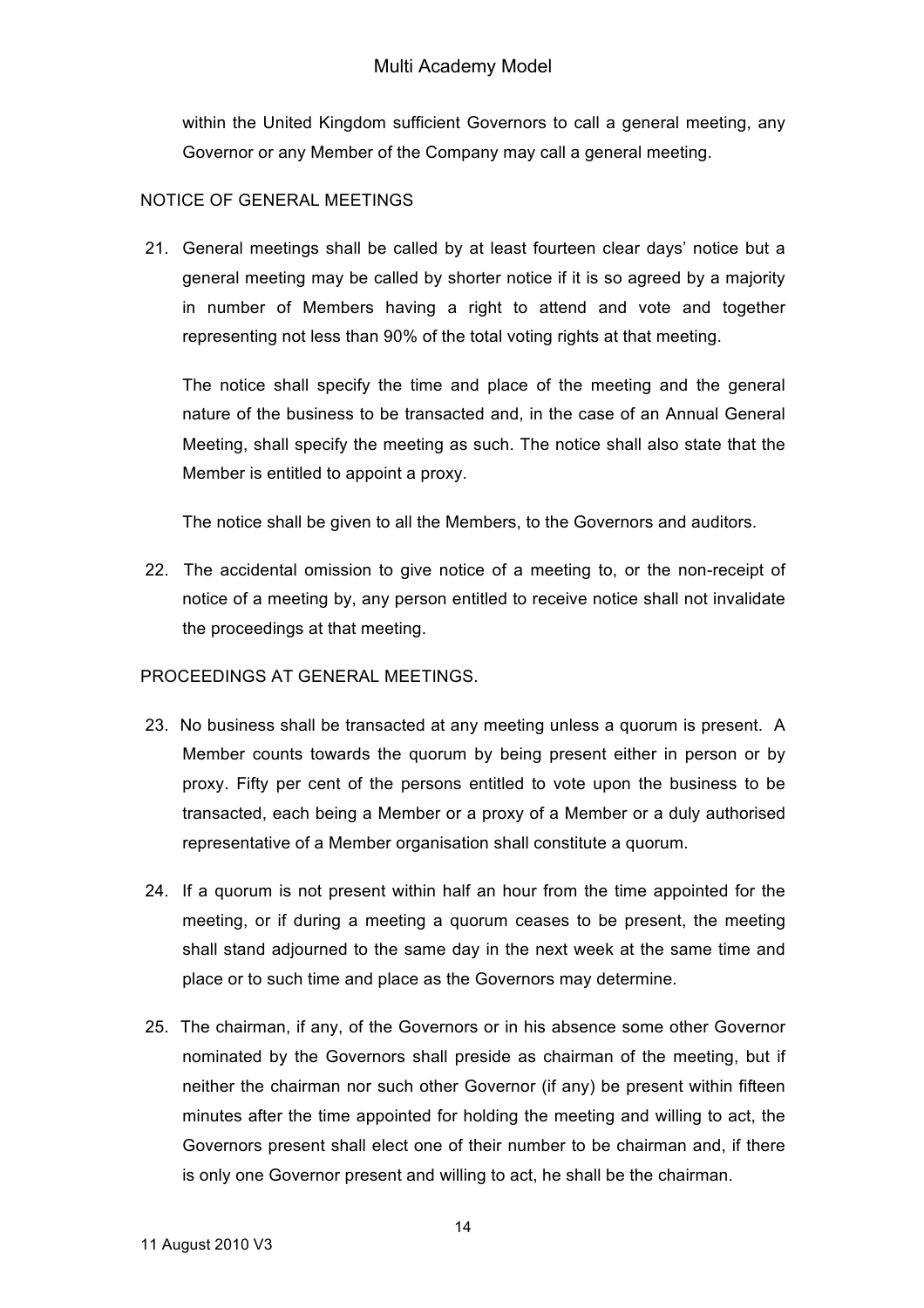- 26. If no Governor is willing to act as chairman, or if no Governor is present within fifteen minutes after the time appointed for holding the meeting, the Members present and entitled to vote shall choose one of their number to be chairman.
- 27. A Governor shall, notwithstanding that he is not a Member, be entitled to attend and speak at any general meeting.
- 28. The chairman may, with the consent of a majority of the Members at a meeting at which a quorum is present (and shall if so directed by the meeting), adjourn the meeting from time to time and from place to place, but no business shall be transacted at any adjourned meeting other than the business which might properly have been transacted at the meeting had the adjournment not taken place. When a meeting is adjourned for fourteen days or more, at least seven clear days' notice shall be given specifying the time and place of the adjourned meeting and the general nature of the business to be transacted. Otherwise it shall not be necessary to give any such notice.
- 29. A resolution put to the vote of the meeting shall be decided on a show of hands unless before, or on the declaration of the result of the show of hands, a poll is duly demanded. Subject to the provisions of the Companies Act 2006, a poll may be demanded:-
	- (a) by the chairman; or
	- (b) by at least two Members having the right to vote at the meeting; or,
	- (c) by a Member or Members representing not less than one-tenth of the total voting rights of all the Members having the right to vote at the meeting.
- 30. Unless a poll is duly demanded a declaration by the chairman that a resolution has been carried or carried unanimously, or by a particular majority, or lost, or not carried by a particular majority and an entry to that effect in the minutes of the meeting shall be conclusive evidence of the fact without proof of the number or proportion of the votes recorded in favour of or against such resolution.
- 31. The demand for a poll may be withdrawn, before the poll is taken, but only with the consent of the chairman. The withdrawal of a demand for a poll shall not invalidate the result of a show of hands declared before the demand for the poll was made.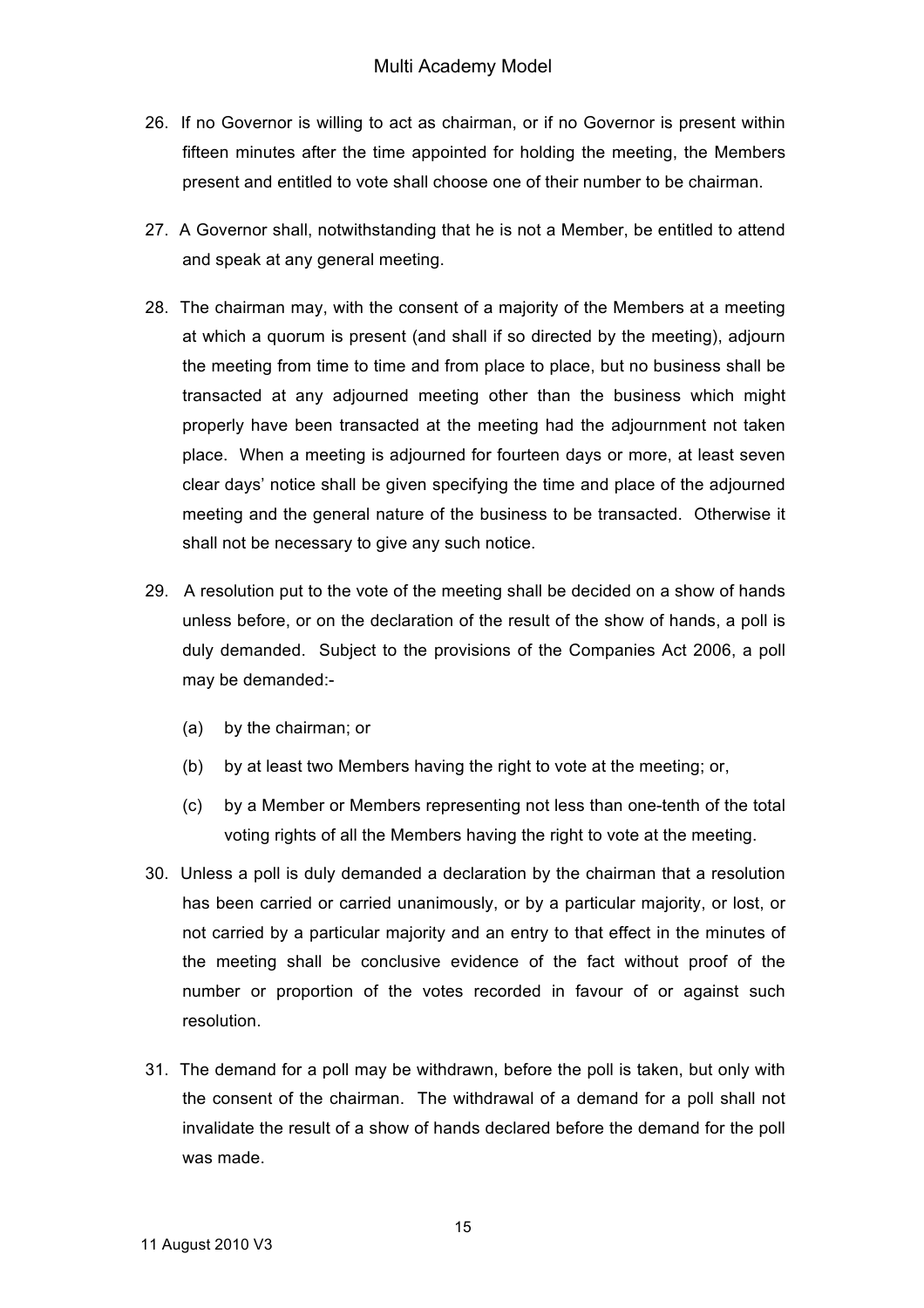- 32. A poll shall be taken as the chairman directs and he may appoint scrutineers (who need not be Members) and fix a time, date and place for declaring the results. The result of the poll shall be deemed to be the resolution of the meeting at which the poll was demanded.
- 33. A poll demanded on the election of the chairman or on a question of adjournment shall be taken immediately. A poll demanded on any other question shall be taken either immediately or at such time, date and place as the chairman directs not being more than thirty days after the poll is demanded. The demand for a poll shall not prevent continuance of a meeting for the transaction of any business other than the question on which the poll is demanded. If a poll is demanded before the declaration of the result of a show of hands and the demand is duly withdrawn, the meeting shall continue as if the demand had not been made.
- 34. No notice need be given of a poll not taken immediately if the time and place at which it is to be taken are announced at the meeting at which it is demanded. In other cases at least seven clear days' notice shall be given specifying the time and place at which the poll is to be taken.
- 35. A resolution in writing agreed by such number of members as required if it had been proposed at a general meeting shall be as effectual as if it had been passed at a general meeting duly convened and held provided that a copy of the proposed resolution has been sent to every Member. The resolution may consist of several instruments in the like form each agreed by one or more Members.

#### VOTES OF MEMBERS

- 36. On the show of hands every Member present in person shall have one vote. On a poll every Member present in person or by proxy shall have one vote.
- 37. Not used.
- 38. No Member shall be entitled to vote at any general meeting unless all moneys then payable by him to the Company have been paid.
- 39. No objections shall be raised to the qualification of any person to vote at any general meeting except at the meeting or adjourned meeting at which the vote objected to is tendered, and every vote not disallowed at the meeting shall be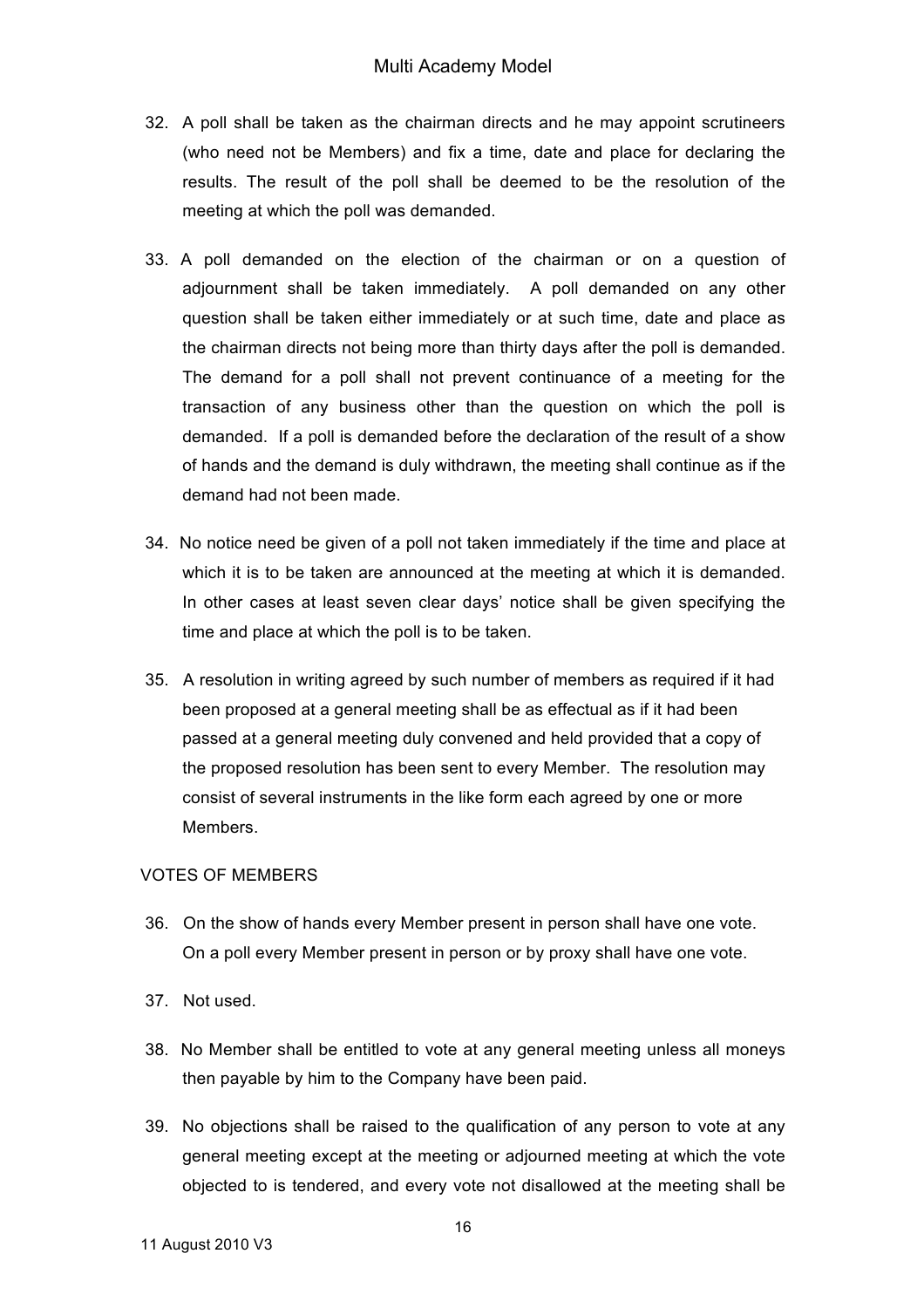valid. Any objection made in due time shall be referred to the chairman whose decision shall be final and conclusive.

40. An instrument appointing a proxy shall be in writing, signed by or on behalf of the appointer and shall be in the following form (or in a form as near thereto as circumstances allow or in any other form which is usual or which the Governors may approve) -.

> "I/We, …….., of ………, being a Member/Members of the above named Company, hereby appoint …… of ……, or in his absence, …….. of ……. as my/our proxy to vote in my/our name[s] and on my/our behalf at the annual general meeting/ general meeting of the Company to be held on …..20[ ], and at any adjournment thereof.

Signed on ….. 20[ ]"

41. Where it is desired to afford Members an opportunity of instructing the proxy how he shall act the instrument appointing a proxy shall be in the following form (or in a form as near thereto as circumstances allow or in any other form which is usual or which the Governors may approve)-

> "I/We, ……., of ……., being a Member/Members of the above-named Company, hereby appoint …. of ……., or in his absence, ….. of ……, as my/our proxy to vote in my/our name[s] and on my/our behalf at the annual general meeting/ general meeting of the Company, to be held on …. 20[ ], and at any adjournment thereof.

> This form is to be used in respect of the resolutions mentioned below as follows:

Resolution No. 1 \*for \* against

Resolution No. 2 \*for \* against.

• Strike out whichever is not desired.

Unless otherwise instructed, the proxy may vote as he thinks fit or abstain from voting.

Signed on …. 20[ ]"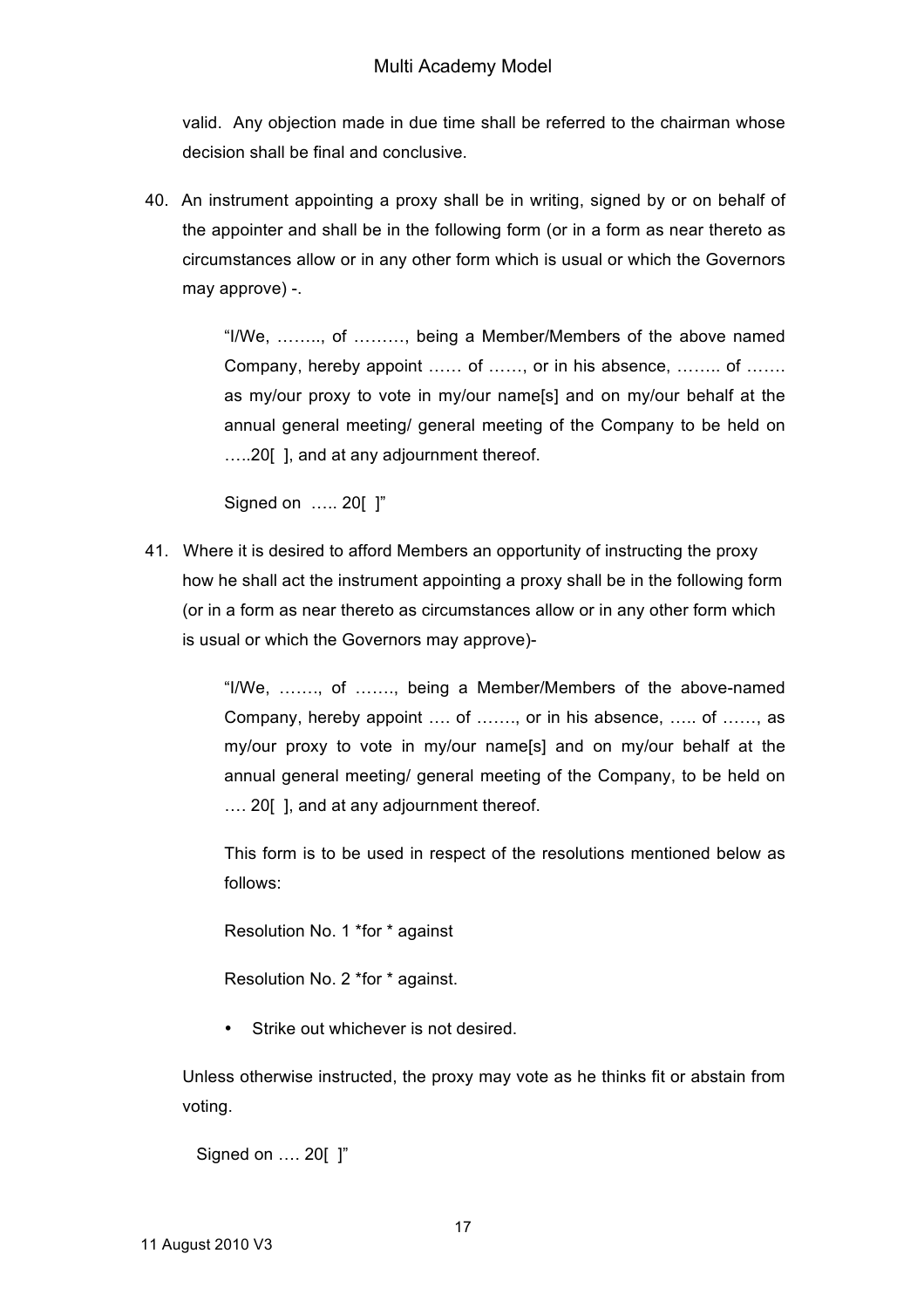- 42. The instrument appointing a proxy and any authority under which it is signed or a copy of such authority certified by a notary or in some other way approved by the Governors may -
	- (a) be deposited at the office or at such other place within the United Kingdom as is specified in the notice convening the meeting or in any instrument of proxy sent out by the Company in relation to the meeting not less than 48 hours before the time for holding the meeting or adjourned meeting at which the person named in the instrument proposes to vote, or
	- (b) in the case of a poll taken more than 48 hours after it is demanded, be deposited as aforesaid after the poll has been demanded and not less than 24 hours before the time appointed for the taking of the poll;
	- (c) where the poll is not taken forthwith but is taken not more than 48 hours after it was demanded, be delivered at the meeting at which the poll was demanded to the chairman or to the Secretary or to any Governor;

and an instrument of proxy which is not deposited or delivered in a manner so permitted shall be invalid.

43. A vote given or poll demanded by proxy or by the duly authorised representative of a corporation shall be valid notwithstanding the previous determination of the authority of the person voting or demanding a poll unless notice of the determination was received by the Company at the office or at such other place at which the instrument of proxy was duly deposited before the commencement of the meeting or adjourned meeting at which the vote given or the poll demanded or (or in the case of a poll taken otherwise than on the same day as the meeting or adjourned meeting) the time appointed for taking the poll.

44. Any organisation which is a Member of the Company may by resolution of its board of directors or other governing body authorise such person as it thinks fit to act as its representative at any meeting of the Company, and the person so authorised shall be entitled to exercise the same powers on behalf of the organisation which he represents as that organisation could exercise if it were an individual Member of the Company.

## **GOVERNORS**

45. The number of Governors shall be not less than three but (unless otherwise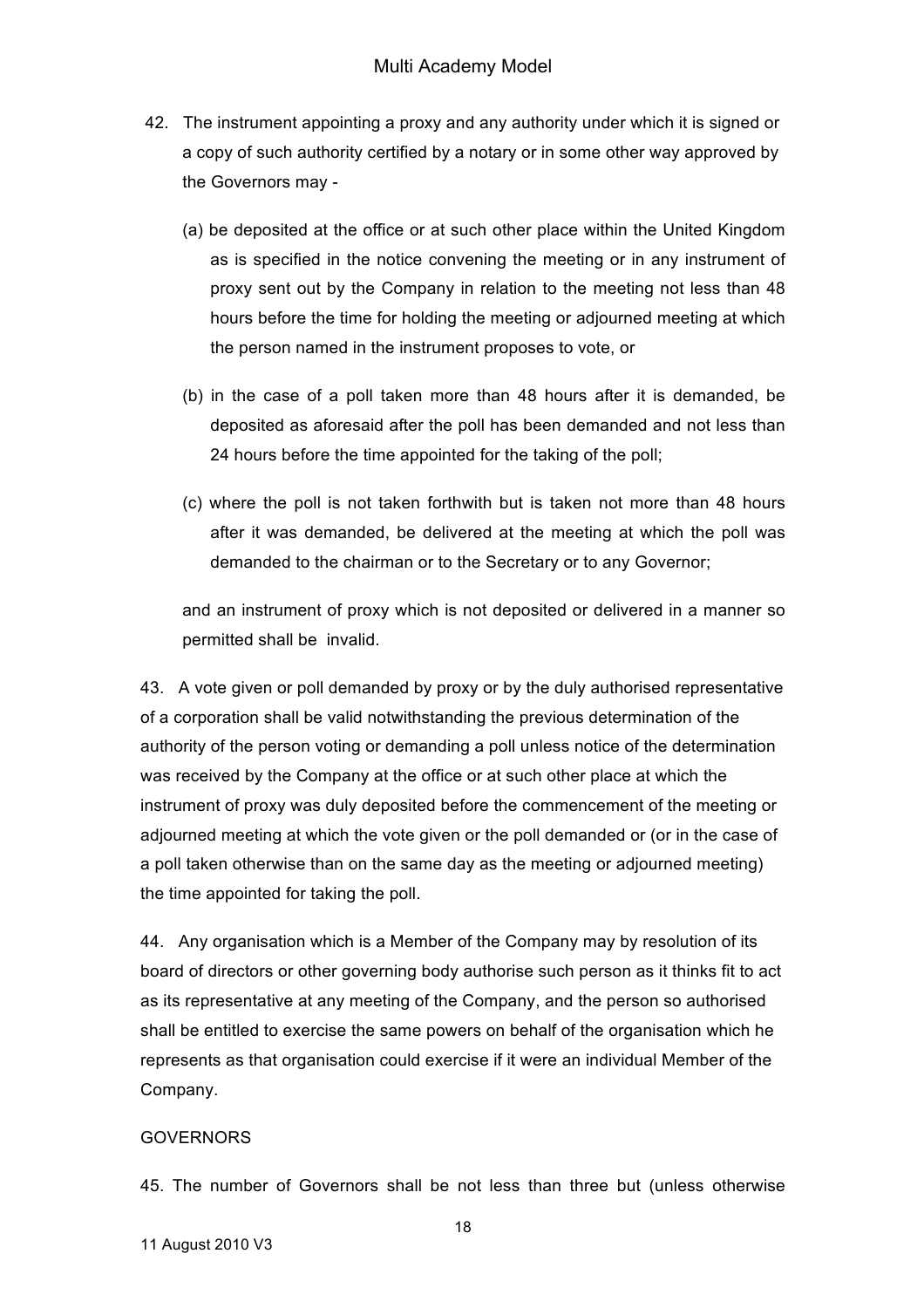determined by ordinary resolution) shall not be subject to any maximum.

46. Subject to Articles 48-49 and 63, the Company shall have the following Governors:

- a. at least 6 Community Governors, appointed under Article 50;
- b. one Staff Governor, if appointed under Article 50A;
- c. Academy Governors appointed under Article 51 or Article 52;
- d. the Chief Executive Officer if one is appointed;
- e. the Headteacher of Grasvenor Avenue Infant School;

f. up to 1 LA Governor if appointed under Article 50B;

- g. a minimum of 4 Parent Governors appointed under Articles 53-56;
- h. any Additional Governors, if appointed under Article 61, 61A or 67A;

i. any Further Governors, if appointed under Article 62 or Article 67A;

j. up to 2 Governors, if appointed by the Secretary of State in accordance with the terms of any of the Relevant Funding Agreements following the provision of a notice by the Company to terminate that Relevant Funding Agreement.

47. The Company may also have any Co-opted Governor appointed under Article 58.

48. The first Governors shall be those persons named in the statement delivered pursuant to sections 9 and 12 of the Companies Act 2006.

49. Future Governors shall be appointed or elected, as the case may be, under these Articles. Where it is not possible for such a Governor to be appointed or elected due to the fact that an Academy has not yet been established or the Chief Executive Officer has not been appointed, then the relevant Article or part thereof shall not apply.

#### APPOINTMENT OF GOVERNORS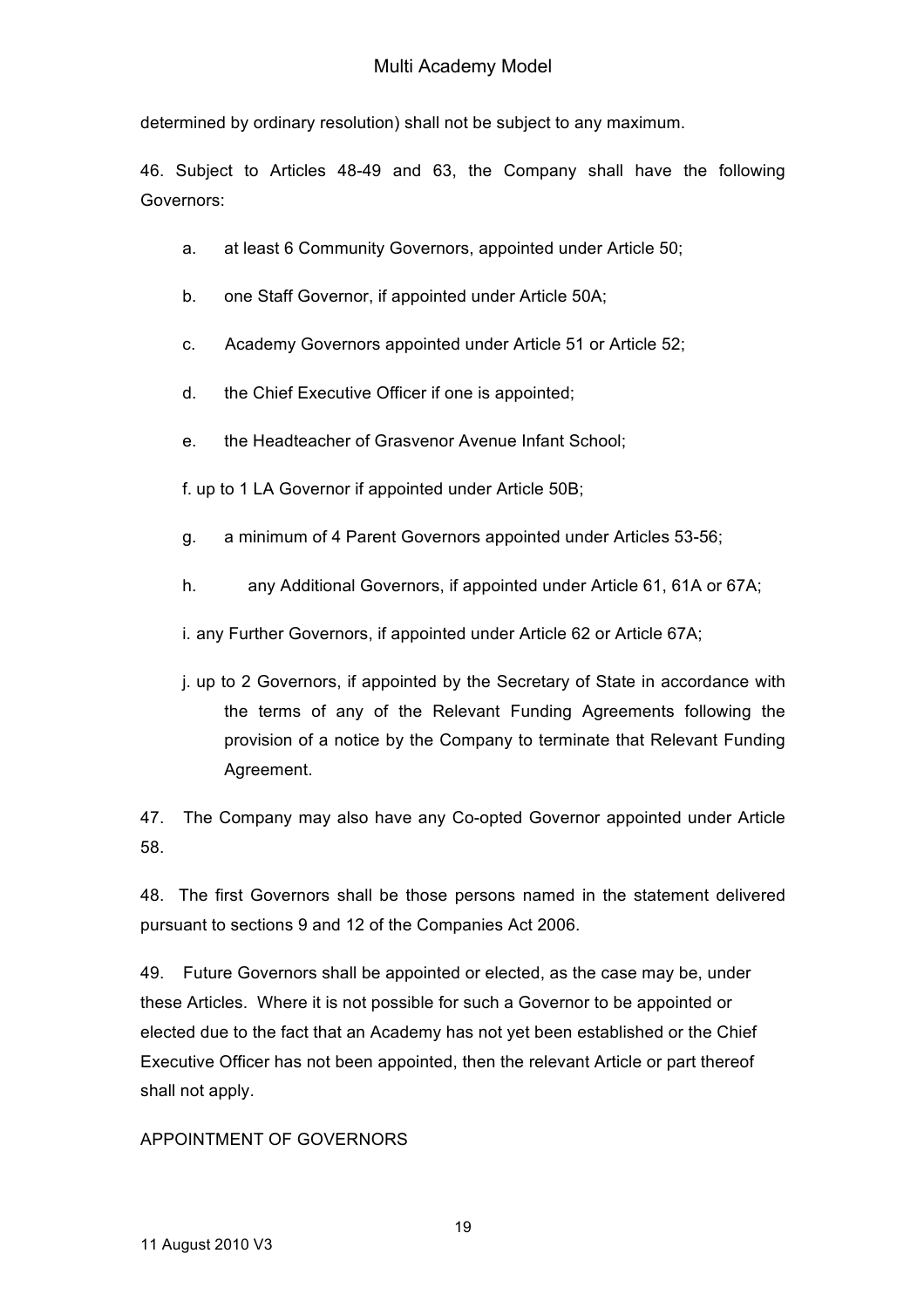50. The Governors may appoint up to 6 Community Governors.

50A. The Governors may appoint the Staff Governor through such process as they may determine provided that the total number of Governors including the Chief Executive Officer who are employees of the Company does not exceed one third of the total number of Governors.

50B. The LA may appoint one LA Governor. For such time as the Academy Trust operates more than one Academy and these Academies are in more than one LA area, the Governors shall determine which LA shall be entitled to appoint the LA Governor.

### ACADEMY GOVERNORS

51. Subject to Article 52, the chairman of each Local Governing Body shall be an Academy Governor for as long as he remains in office as such and shall be appointed by the Governors of the Company but they shall appoint as the chairman of a Local Governing Body someone other than the Chief Executive Officer.

52. If the number of Academies exceeds 5, the chairmen of the Local Governing Bodies shall elect 5 persons from amongst their numbers to be the Academy Governors. Any person elected in accordance with this Article shall only remain an Academy Governor for as long as he remains chairman of a Local Governing Body. The Governors shall make all necessary arrangements for, and determine all other matters relating to, the election of the Academy Governors in accordance with this Article. Any election of the Academy Governors which is contested shall be held by secret ballot.

## PARENT GOVERNORS

53. There shall be a minimum of 2 Parent Governors for every 10 or fewer Academies.

54. Parent Governors shall be elected by the Parent members of the Local Governing Bodies (who shall themselves have been elected or appointed in accordance with the terms of reference determined by the Governors from time to time) from amongst their number. The elected Parent Governors must be a parent of a registered pupil at one of the Academies at the time when he is elected.

54A. The number of Parent Governors required shall be made up by Parent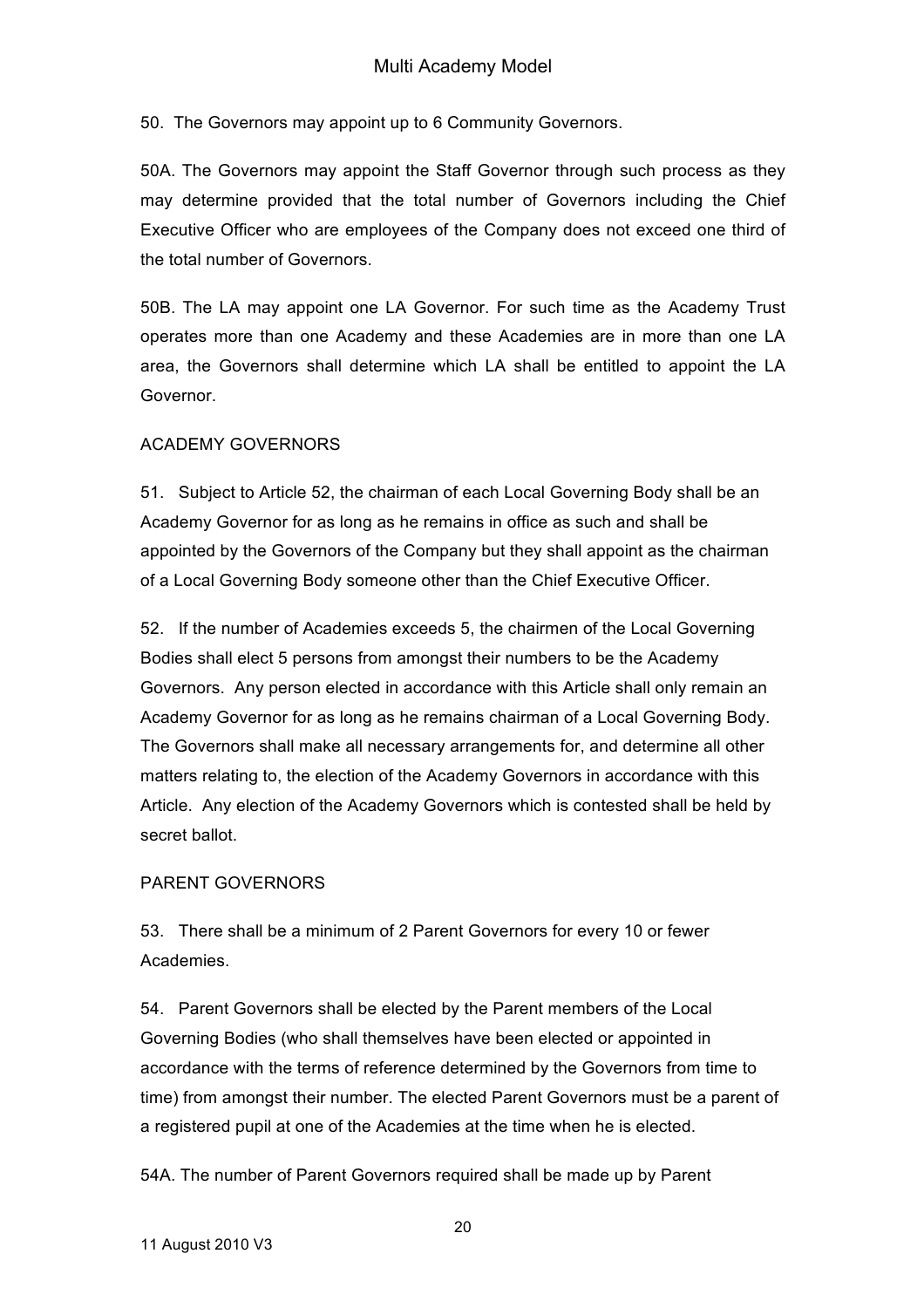Governors appointed by the Governors if the number of parents standing for election is less than the number of vacancies.

55. The Governors shall make all necessary arrangements for, and determine all other matters relating to, an election of Parent Governors, including any question of whether a person is a parent of a registered pupil at one of the Academies. Any election of the Parent Governors which is contested shall be held by secret ballot.

56. In appointing a Parent Governor the Governors shall appoint a person who is the parent of a registered pupil at an Academy; or where it is not reasonably practical to do so, a person who is the parent of a child of compulsory school age.

## CHIEF EXECUTIVE OFFICER

57. The Chief Executive Officer shall be a Governor for as long as he remains in office as such.

## CO-OPTED GOVERNORS

58. The Governors may appoint up to 3 Co-opted Governors. A 'Co-opted Governor' means a person who is appointed to be a Governor by being Co-opted by Governors who have not themselves been so appointed. The Governors may not co-opt an employee of the Company as a Co-opted Governor if thereby the number of Governors who are employees of the Company would exceed one third of the total number of Governors including the Chief Executive Officer.

## APPOINTMENT OF ADDITIONAL GOVERNORS

59. The Secretary of State may give a warning notice to the Governors where he is satisfied—

- i) that the standards of performance of pupils at any of the Academies are unacceptably low, or
- ii) that there has been a serious breakdown in the way any of the Academies are managed or governed, or
- iii) that the safety of pupils or staff of any of the Academies is threatened (whether by a breakdown of discipline or otherwise).
- 60. For the purposes of Article 59 a 'warning notice' is a notice in writing by the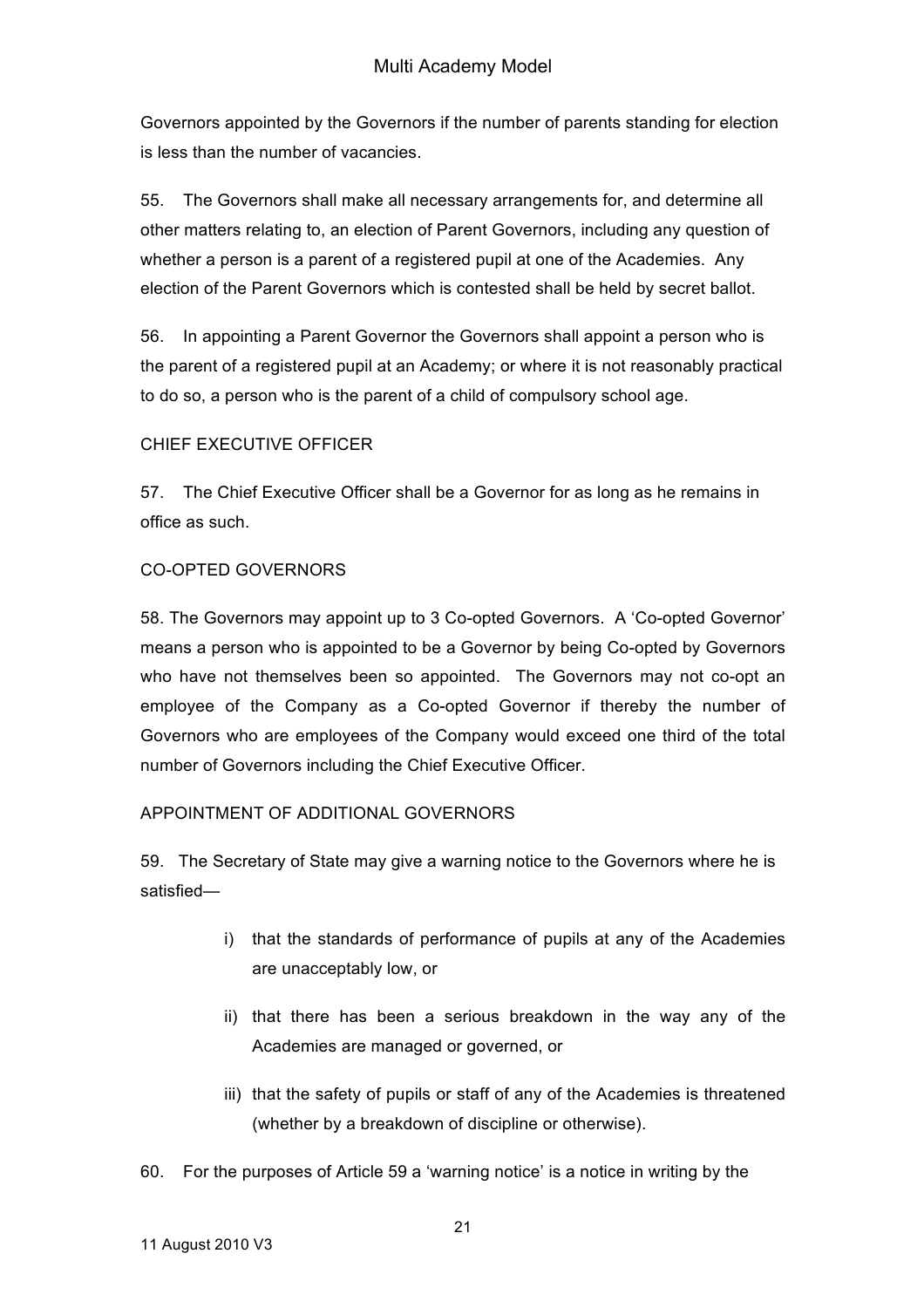Secretary of State to the Company delivered to the Office setting out—

- (a) the matters referred to in Article 59;
- (b) the action which he requires the Governors to take in order to remedy those matters; and
- (c) the period within which that action is to be taken by the Governors ('the compliance period').

61. The Secretary of State may appoint such Additional Governors as he thinks fit if the Secretary of State has:

(a) given the Governors a warning notice in accordance with Article 59; and

(b) the Governors have failed to comply, or secure compliance, with the notice to the Secretary of State's satisfaction within the compliance period.

61A The Secretary of State may also appoint such Additional Governors where following an Inspection by the Chief Inspector in accordance with the Education Act 2005 (an "Inspection") an Academy receives an Ofsted grading (being a grade referred to in The Framework for School Inspection or any modification or replacement of that document for the time being in force) which amounts to a drop, either from one Inspection to the next Inspection or between any two Inspections carried out within a 5 year period, of two Ofsted grades. For the purposes of the foregoing the grade received by the predecessor school as defined in the Relevant Funding Agreement shall be regarded as the grade received by the Academy.

62. The Secretary of State may also appoint such Further Governors as he thinks fit if a Special Measures Termination Event (as defined in the Relevant Funding Agreement) occurs in respect of any Academy.

63. Within 5 days of the Secretary of State appointing any Additional or Further Governors in accordance with Articles 61, 61A or 62, any Governors appointed under Article 50 and holding office immediately preceding the appointment of such Governors, shall resign immediately and the Members' power to appoint Governors under Article 50 shall remain suspended until the Secretary of State removes one or more of the Additional or Further Governors.

## TERM OF OFFICE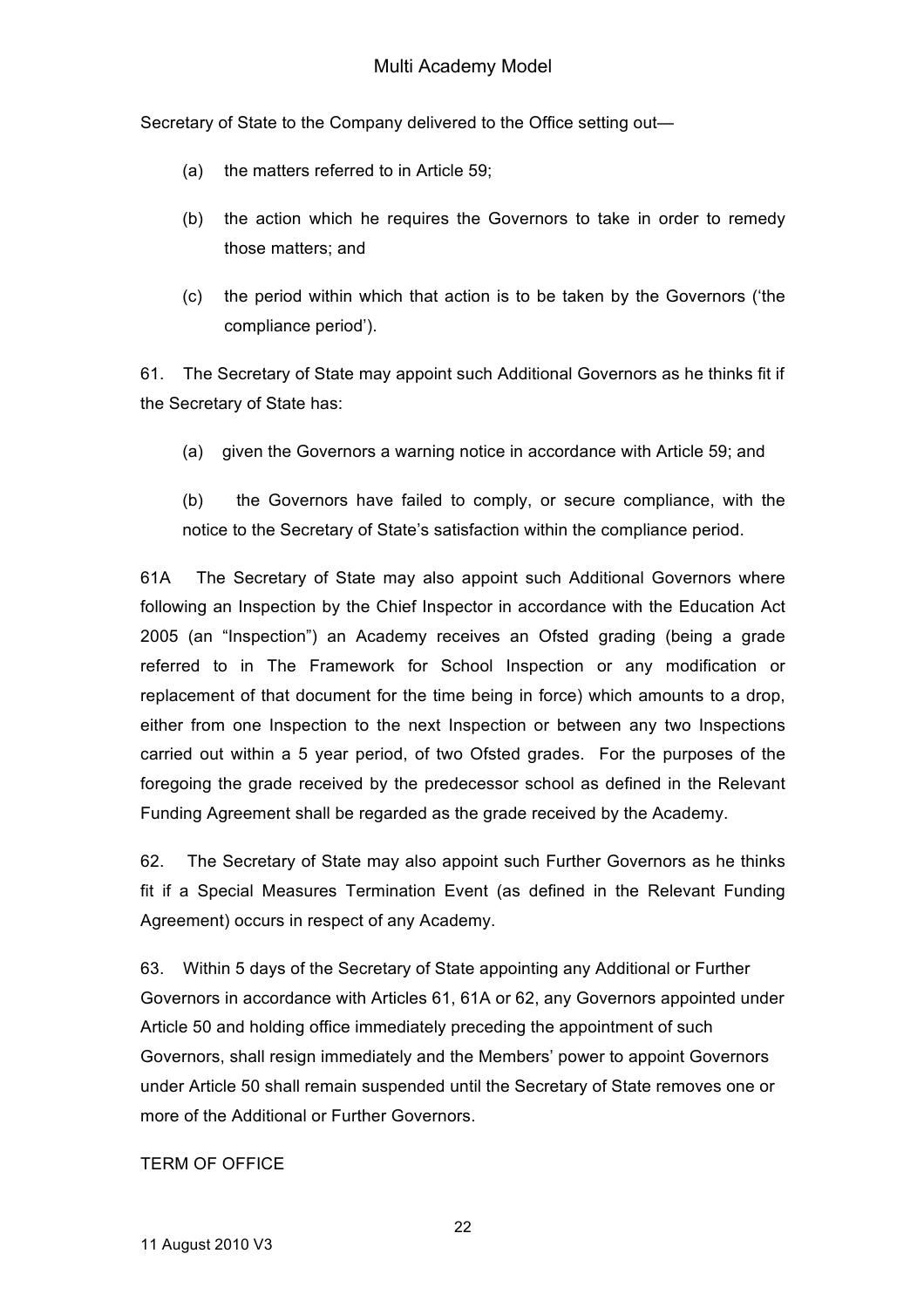64. The term of office for any Governor shall be 4 years, save that:

- (a) this time limit shall not apply to the Chief Executive Officer; and
- (b) the term of office for Parent Governors shall be 3 years.

Subject to remaining eligible to be a particular type of Governor, any Governor may be re-appointed or re-elected with the approval of the Governors.

64A. Notwithstanding the provisions of Article 64, where a Governor was a governor of the Predecessor School on 31 August 2012 his or her term of office shall expire on the date it would have expired had he or she remained a governor of the Predecessor School.

## RESIGNATION AND REMOVAL

65. A Governor shall cease to hold office if he resigns his office by notice to the Company (but only if at least three Governors will remain in office when the notice of resignation is to take effect).

66. A Governor shall cease to hold office if he is removed by the person or persons who appointed him. This Article does not apply in respect of a Parent Governor or Academy Governor.

67. Where a Governor resigns his office or is removed from office, the Governor or, where he is removed from office, those removing him, shall give written notice thereof to the Secretary.

67A. Where an Additional or Further Governor appointed pursuant to Articles 61, 61A or 62 ceases to hold office as a Governor for any reason, other than being removed by the Secretary of State, the Secretary of State shall be entitled to appoint an Additional or Further Governor in his place.

## DISQUALIFICATION OF GOVERNORS

68. No person shall be qualified to be a Governor unless he is aged 18 or over at the date of his election or appointment. No current pupil of any of the Academies shall be a Governor.

69. A Governor shall cease to hold office if he becomes incapable by reason of mental disorder, illness or injury of managing or administering his own affairs.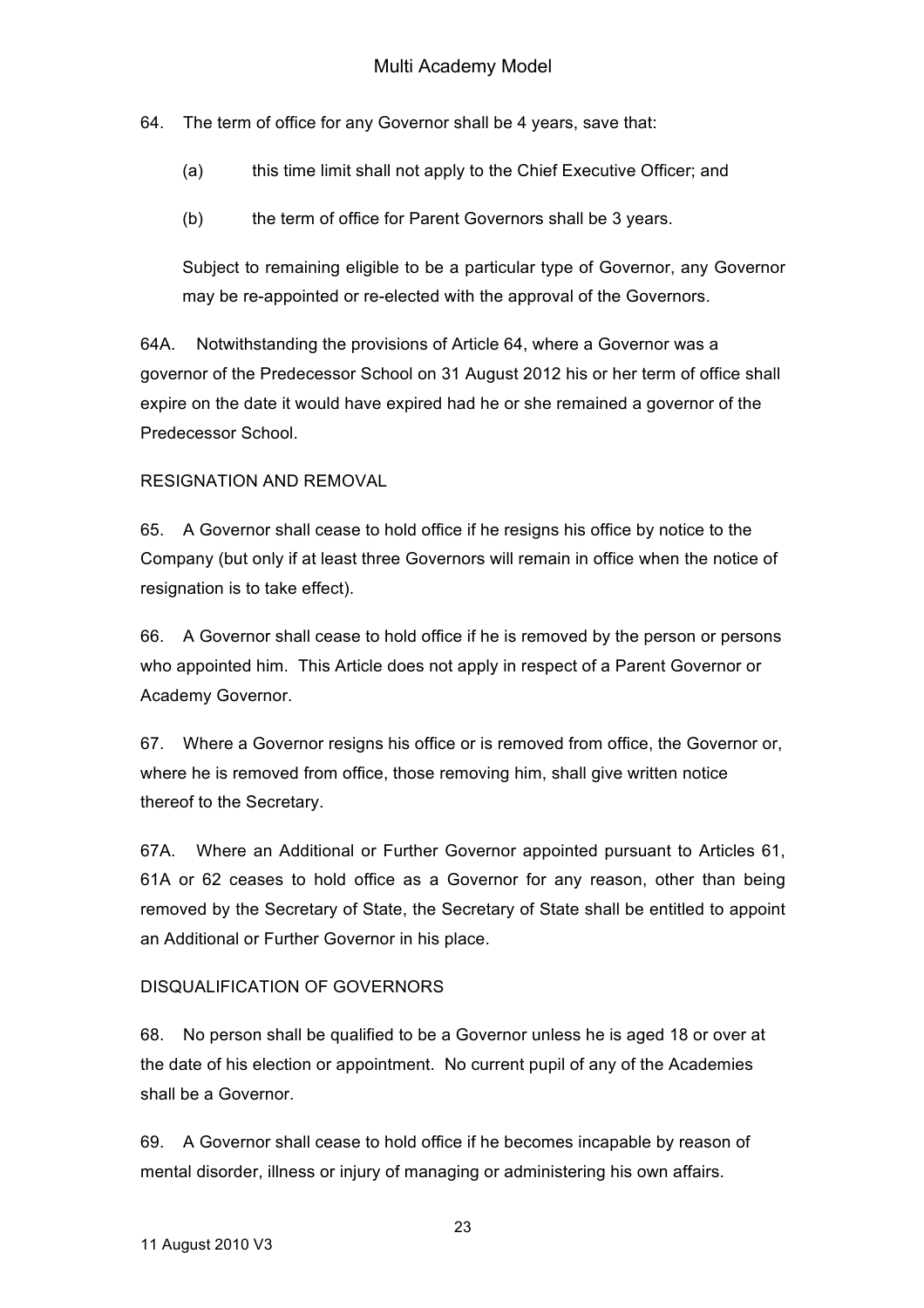70. A Governor shall cease to hold office if he is absent without the permission of the Governors from all their meetings held within a period of six months and the Governors resolve that his office be vacated.

71. A person shall be disqualified from holding or continuing to hold office as a Governor if—

- (a) his estate has been sequestrated and the sequestration has not been discharged, annulled or reduced; or
- (b) he is the subject of a bankruptcy restrictions order or an interim order.

72. A person shall be disqualified from holding or continuing to hold office as a Governor at any time when he is subject to a disqualification order or a disqualification undertaking under the Company Directors Disqualification Act 1986 or to an order made under section 429(2)(b) of the Insolvency Act 1986 (failure to pay under county court administration order).

73. A Governor shall cease to hold office if he ceases to be a Governor by virtue of any provision in the Companies Act 2006 or is disqualified from acting as a trustee by virtue of section 72 of the Charities Act 1993 (or any statutory re-enactment or modification of that provision).

74. A person shall be disqualified from holding or continuing to hold office as a Governor if he has been removed from the office of charity trustee or trustee for a charity by an order made by the Charity Commission or the High Court on the grounds of any misconduct or mismanagement in the administration of the charity for which he was responsible or to which he was privy, or which he by his conduct contributed to or facilitated.

75. A person shall be disqualified from holding or from continuing to hold office as a Governor at any time when he is:

(a) included in the list kept by the Secretary of State under section 1 of the Protection of Children Act 1999; or

(b) disqualified from working with children in accordance with Section 35 of the Criminal Justice and Court Services Act 2000; or

(c) barred from regulated activity relating to children (within the meaning of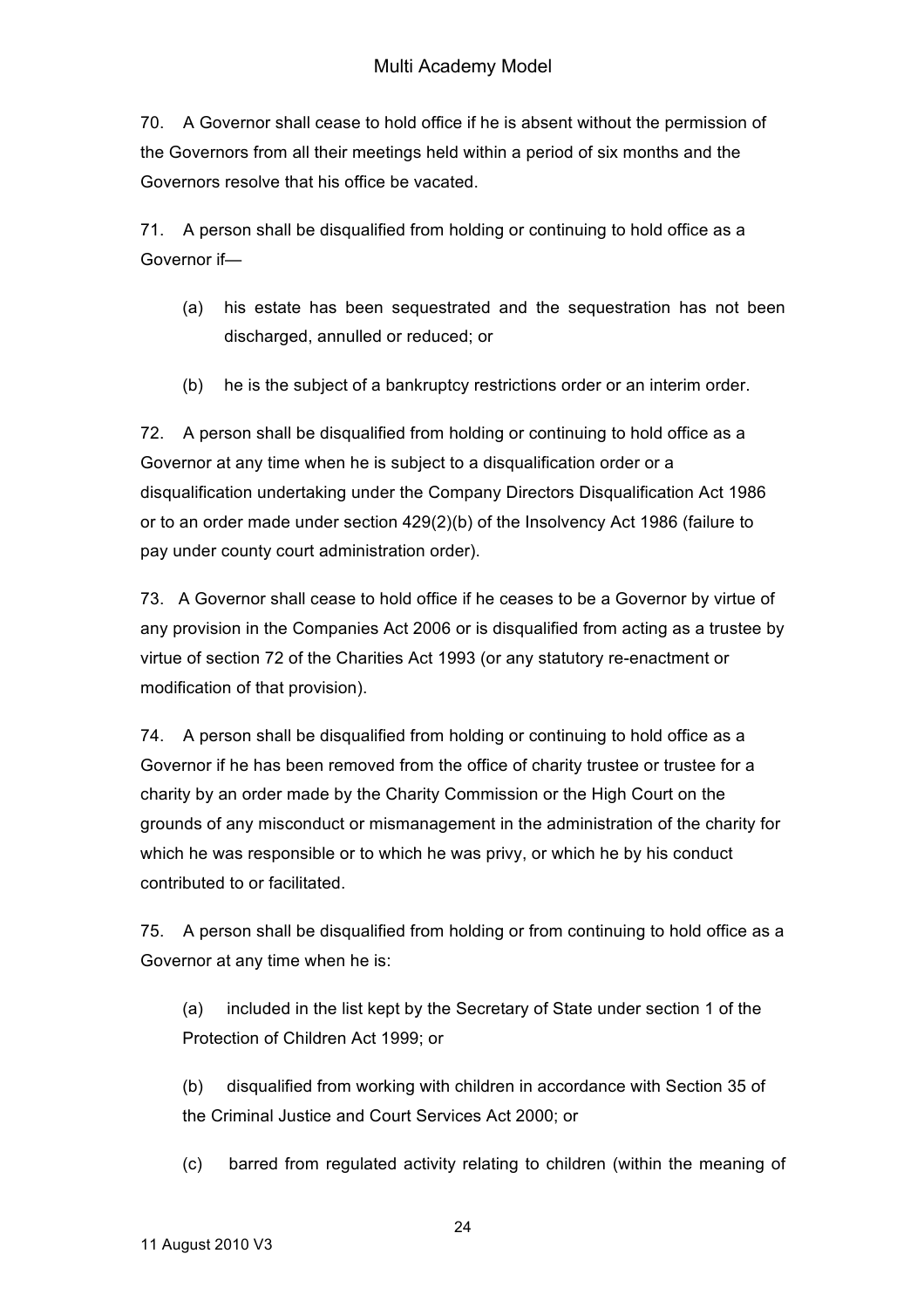# Multi Academy Model

section 3(2) of the Safeguarding Vulnerable Groups Act 2006)

76. A person shall be disqualified from holding or continuing to hold office as a Governor if he is a person in respect of whom a direction has been made under section 142 of the Education Act 2002 or is subject to any prohibition or restriction which takes effect as if contained in such a direction.

77. A person shall be disqualified from holding or continuing to hold office as a Governor where he has, at any time, been convicted of any criminal offence, excluding any that have been spent under the Rehabilitation of Offenders Act 1974 as amended, and excluding any offence for which the maximum sentence is a fine or a lesser sentence except where a person has been convicted of any offence which falls under section 72 of the Charities Act 1993.

78. After the first Academy has opened, a person shall be disqualified from holding or continuing to hold office as a Governor if he has not provided to the chairman of the Governors a criminal records certificate at an enhanced disclosure level under section 113B of the Police Act 1997. In the event that the certificate discloses any information which would in the opinion of either the chairman or the Chief Executive Officer confirm their unsuitability to work with children that person shall be disqualified. If a dispute arises as to whether a person shall be disqualified, a referral shall be made to the Secretary of State to determine the matter. The determination of the Secretary of State shall be final.

79. Where, by virtue of these Articles a person becomes disqualified from holding, or continuing to hold office as a Governor; and he is, or is proposed, to become such a Governor, he shall upon becoming so disqualified give written notice of that fact to the Secretary.

80. Articles 68 to 79 and Articles 97-98 also apply to any member of any committee of the Governors, including a Local Governing Body, who is not a Governor.

#### SECRETARY TO THE GOVERNORS

81. The Secretary shall be appointed by the Governors for such term, at such remuneration and upon such conditions as they may think fit; and any Secretary so appointed may be removed by them. The Secretary shall not be a Governor, or a Headteacher. Notwithstanding this Article, the Governors may, where the Secretary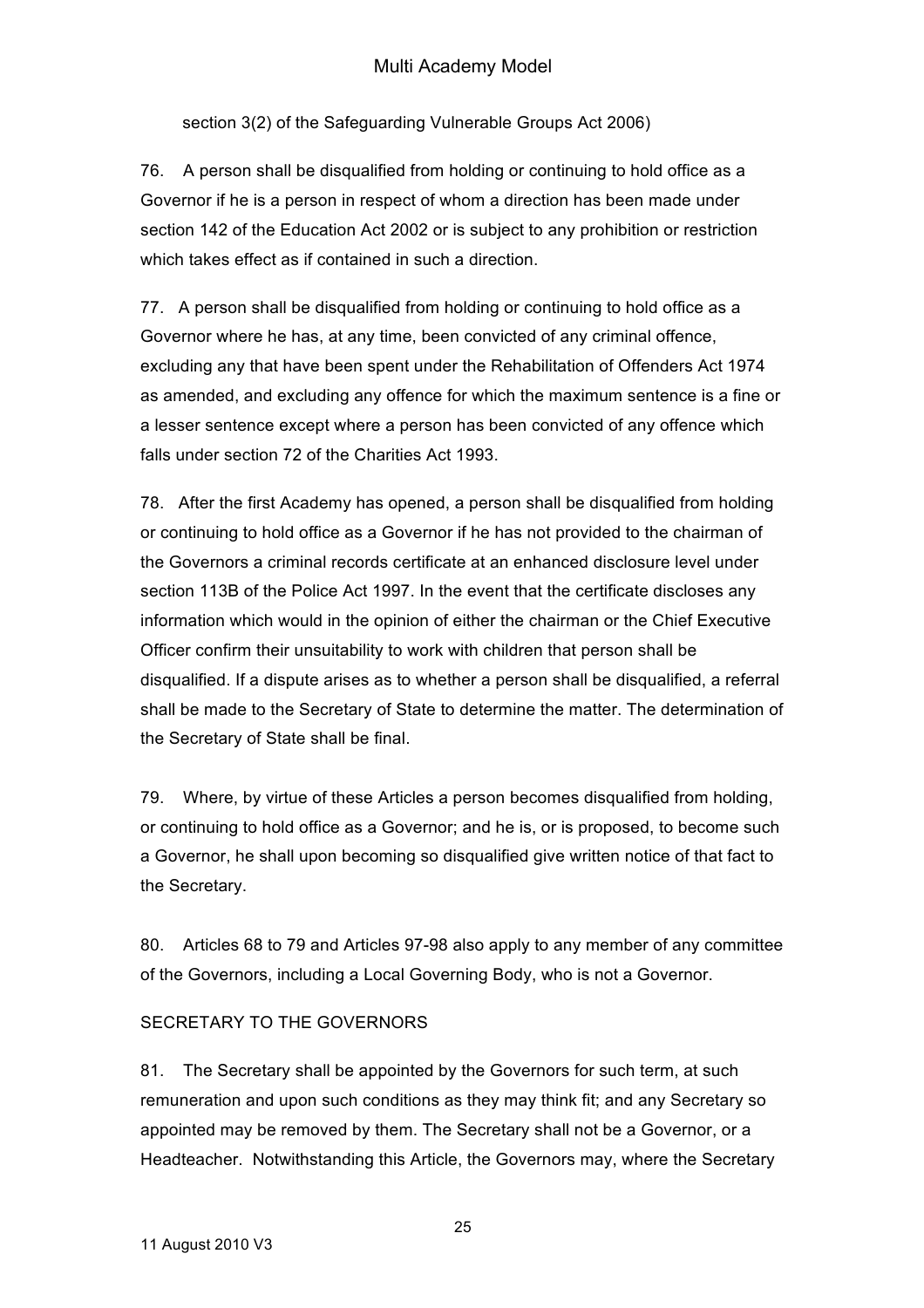fails to attend a meeting of theirs, appoint any one of their number or any other person to act as Secretary for the purposes of that meeting.

# CHAIRMAN AND VICE-CHAIRMAN OF THE GOVERNORS

82. The Governors shall each school year, at their first meeting in that year, elect a chairman and a vice-chairman from among their number. A Governor who is employed by the Company shall not be eligible for election as chairman or vicechairman.

83. Subject to Article 84, the chairman or vice-chairman shall hold office as such until his successor has been elected in accordance with Article 85.

84. The chairman or vice-chairman may at any time resign his office by giving notice in writing to the Secretary. The chairman or vice-chairman shall cease to hold office if—

- (a) he ceases to be a Governor;
- (b) he is employed by the Company;
- (c) he is removed from office in accordance with these Articles; or
- (d) in the case of the vice-chairman, he is elected in accordance with these Articles to fill a vacancy in the office of chairman.

85. Where by reason of any of the matters referred to in Article 84, a vacancy arises in the office of chairman or vice-chairman, the Governors shall at their next meeting elect one of their number to fill that vacancy.

86. Where the chairman is absent from any meeting or there is at the time a vacancy in the office of the chairman, the vice-chairman shall act as the chair for the purposes of the meeting.

87. Where in the circumstances referred to in Article 86 the vice-chairman is also absent from the meeting or there is at the time a vacancy in the office of vicechairman, the Governors shall elect one of their number to act as a chairman for the purposes of that meeting, provided that the Governor elected shall not be a person who is employed by the Company.

88. The Secretary shall act as chairman during that part of any meeting at which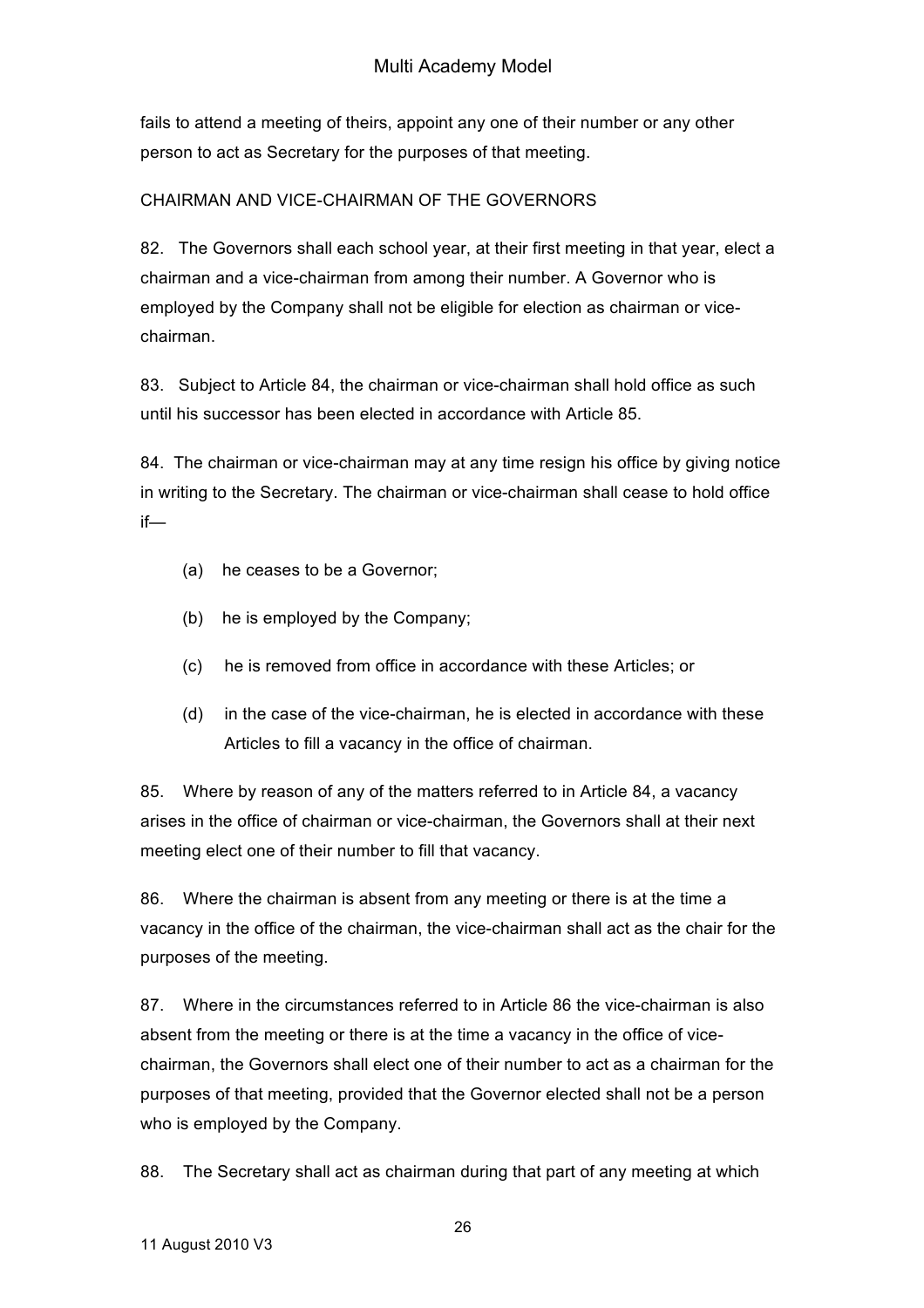the chairman is elected.

89. Any election of the chairman or vice-chairman which is contested shall be held by secret ballot.

90. The Governors may remove the chairman or vice-chairman from office in accordance with these Articles.

91. A resolution to remove the chairman or vice-chairman from office which is passed at a meeting of the Governors shall not have effect unless—

- i) it is confirmed by a resolution passed at a second meeting of the Governors held not less than fourteen days after the first meeting; and
- ii)the matter of the chairman's or vice-chairman's removal from office is specified as an item of business on the agenda for each of those meetings.

92. Before the Governors resolve at the relevant meeting on whether to confirm the resolution to remove the chairman or vice-chairman from office, the Governor or Governors proposing his removal shall at that meeting state their reasons for doing so and the chairman or vice-chairman shall be given an opportunity to make a statement in response.

## POWERS OF GOVERNORS

93. Subject to provisions of the Companies Act 2006, the Articles and to any directions given by special resolution, the business of the Company shall be managed by the Governors who may exercise all the powers of the Company. No alteration of the Articles and no such direction shall invalidate any prior act of the Governors which would have been valid if that alteration had not been made or that direction had not been given. The powers given by this Article shall not be limited by any special power given to the Governors by the Articles and a meeting of Governors at which a quorum is present may exercise all the powers exercisable by the Governors.

94. In addition to all powers hereby expressly conferred upon them and without detracting from the generality of their powers under the Articles the Governors shall have the following powers, namely:

27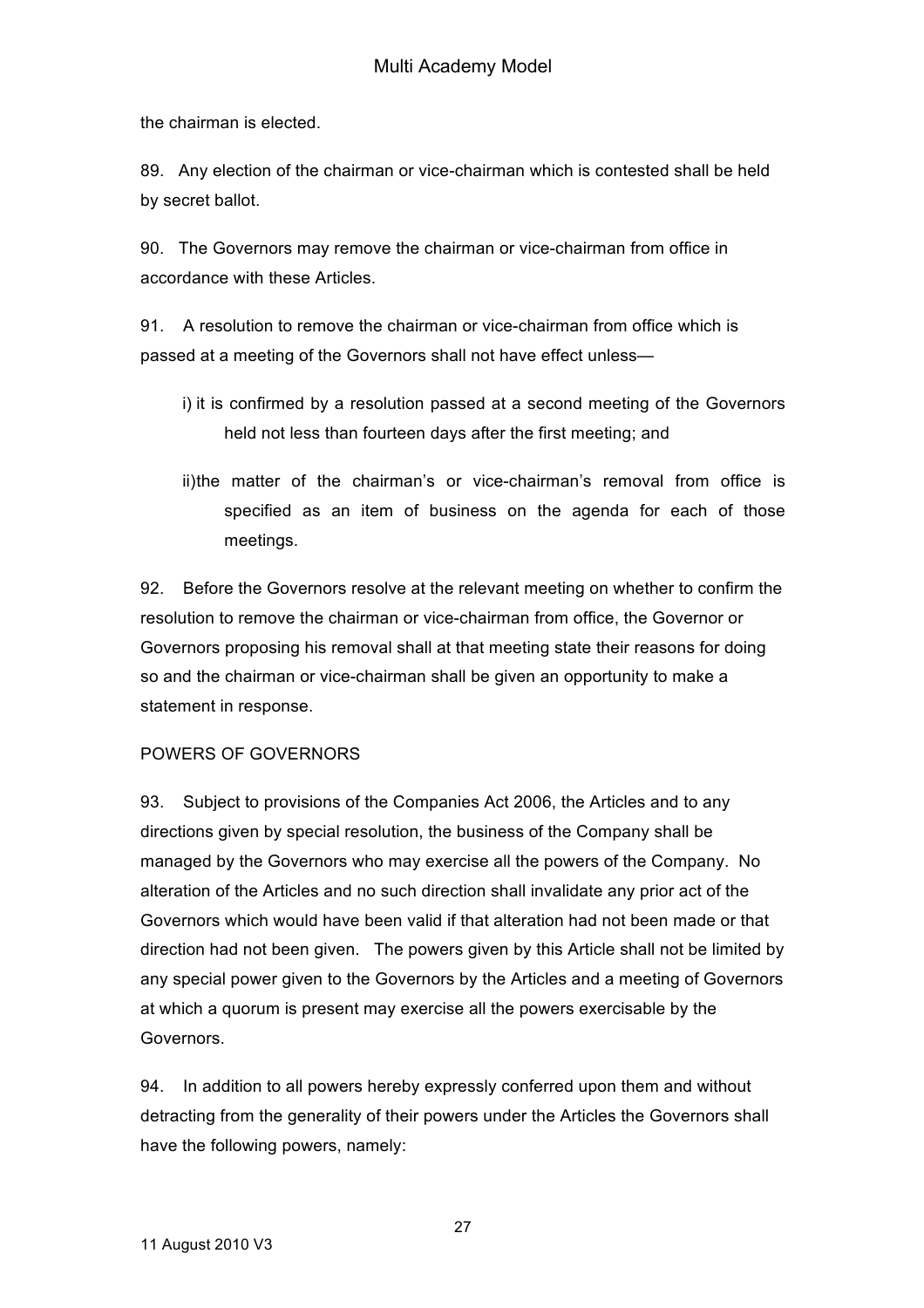(a) to expend the funds of the Company in such manner as they shall consider most beneficial for the achievement of the Object and to invest in the name of the Company such part of the funds as they may see fit and to direct the sale or transposition of any such investments and to expend the proceeds of any such sale in furtherance of the Object;

(b) to enter into contracts on behalf of the Company.

95. In the exercise of their powers and functions, the Governors may consider any advice given by the Chief Executive Officer and any other executive officer.

96. Any bank account in which any money of the Company is deposited shall be operated by the Governors in the name of the Company. All cheques and orders for the payment of money from such an account shall be signed by at least two signatories authorised by the Governors.

# CONFLICTS OF INTEREST

- 97. Any Governor who has or can have any direct or indirect duty or personal interest (including but not limited to any Personal Financial Interest) which conflicts or may conflict with his duties as a Governor shall disclose that fact to the Governors as soon as he becomes aware of it. A Governor must absent himself from any discussions of the Governors in which it is possible that a conflict will arise between his duty to act solely in the interests of the Company and any duty or personal interest (including but not limited to any Personal Financial Interest).
- 98. For the purpose of Article 97, a Governor has a Personal Financial Interest in the employment or remuneration of, or the provision of any other benefit to, that Governor as permitted by and as defined by Articles 6.5-6.9.

## THE MINUTES

99. The minutes of the proceedings of a meeting of the Governors shall be drawn up and entered into a book kept for the purpose by the person acting as Secretary for the purposes of the meeting; and shall be signed (subject to the approval of the Governors) at the same or next subsequent meeting by the person acting as chairman thereof. The minutes shall include a record of:

(a) all appointments of officers made by the Governors; and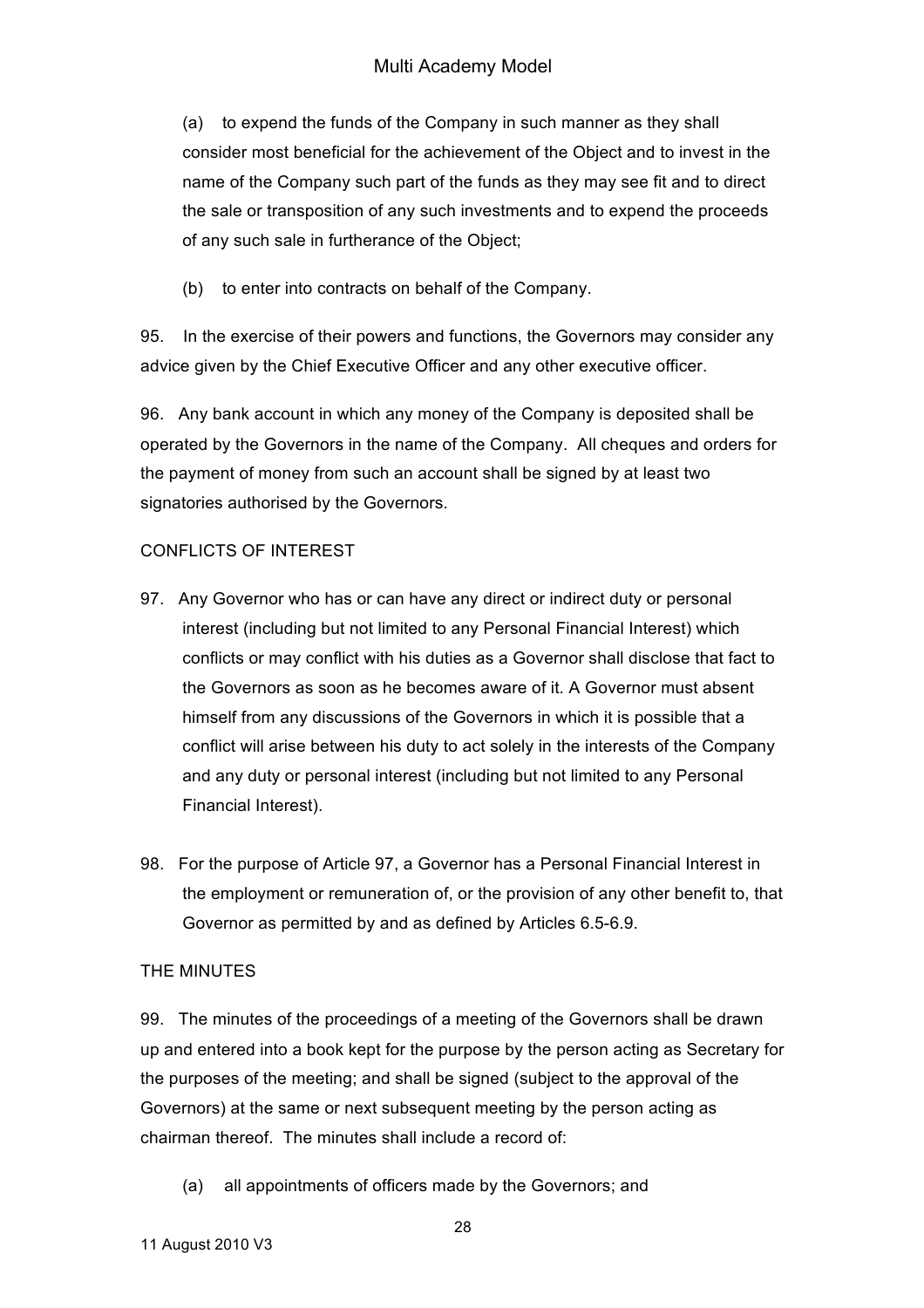(b) all proceedings at meetings of the Company and of the Governors and of committees of Governors including the names of the Governors present at each such meeting.

# **COMMITTEES**

- 100. Subject to these Articles, the Governors:
	- a) may appoint separate committees to be known as Local Governing Bodies for each Academy; and
	- b) may establish any other committee.

101. Subject to these Articles, the constitution, membership and proceedings of any committee shall be determined by the Governors. The establishment, terms of reference, constitution and membership of any committee of the Governors shall be reviewed at least once in every twelve months. The membership of any committee of the Governors may include persons who are not Governors, provided that (with the exception of the Local Governing Bodies) a majority of members of any such committee shall be Governors. Except in the case of a Local Governing Body, no vote on any matter shall be taken at a meeting of a committee of the Governors unless the majority of members of the committee present are Governors.

102. Not used.

103. Not used.

104. The functions and proceedings of the Local Governing Bodies shall be subject to regulations made by the Governors from time to time.

## DELEGATION

105. The Governors may delegate to any Governor, committee (including any Local Governing Body), the Chief Executive Officer or any other holder of an executive office, such of their powers or functions as they consider desirable to be exercised by them. Any such delegation shall be made subject to any conditions the Governors may impose, and may be revoked or altered.

106. Where any power or function of the Governors has been exercised by any committee (including any Local Governing Body), any Governor, the Chief Executive Officer or any other holder of an executive office, that person or committee shall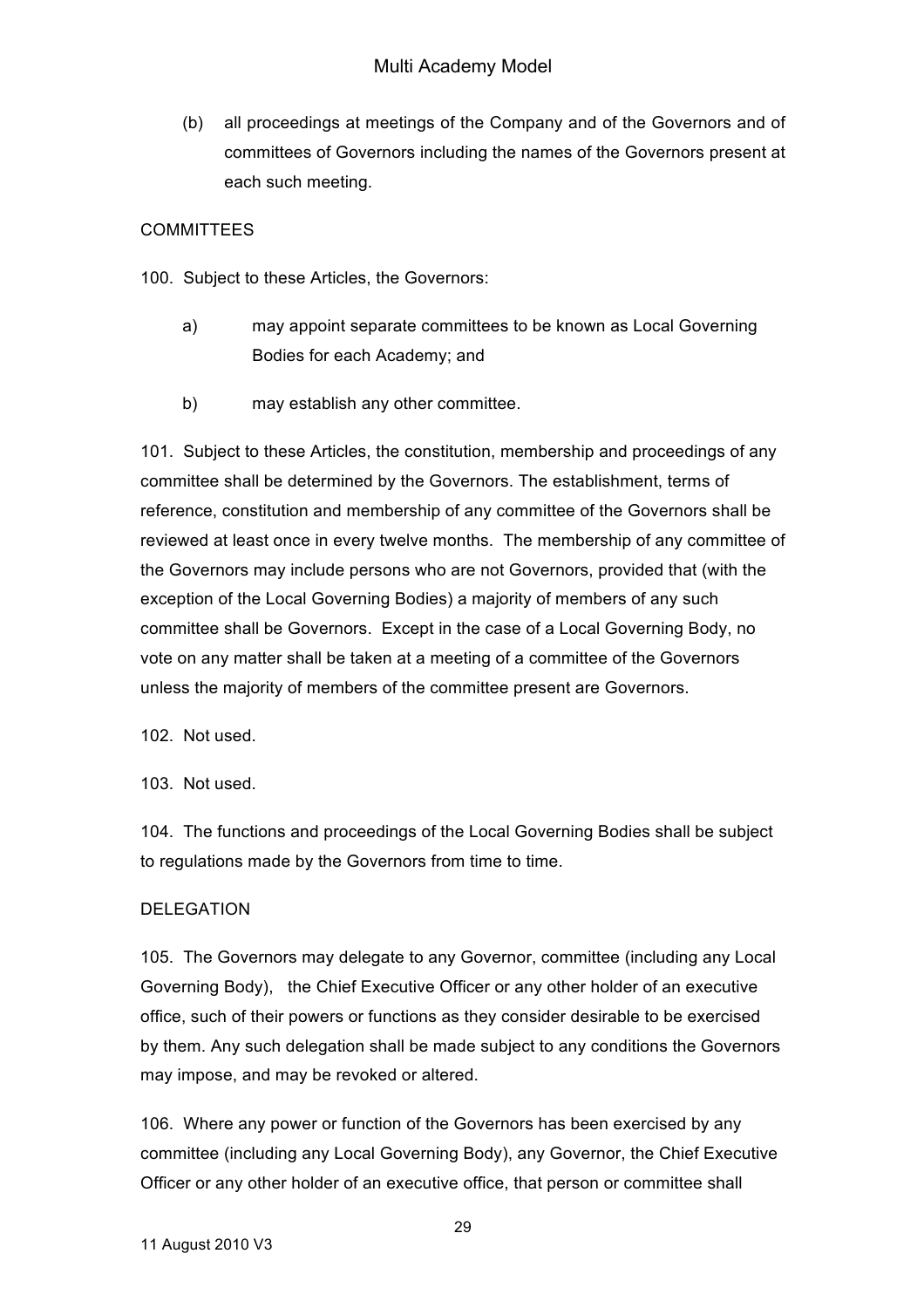report to the Governors in respect of any action taken or decision made with respect to the exercise of that power or function at the meeting of the Governors immediately following the taking of the action or the making of the decision.

## CHIEF EXECUTIVE OFFICER AND HEADTEACHERS

107. The Governors shall appoint:

- a) the Chief Executive Officer for such time as there is more than one Academy being operated by the Academy Trust; and
- b) the Headteachers of the Academies.

The Governors may delegate such powers and functions as they consider are required by the Chief Executive Officer and the Headteachers for the internal organisation, management and control of the Academies (including the implementation of all policies approved by the Governors and for the direction of the teaching and curriculum at the Academies).

# MEETINGS OF THE GOVERNORS

108. Subject to these Articles, the Governors may regulate their proceedings as they think fit.

109. The Governors shall hold at least three meetings in every school year. Meetings of the Governors shall be convened by the Secretary. In exercising his functions under this Article the Secretary shall comply with any direction—

- a. given by the Governors; or
- b. given by the chairman of the Governors or, in his absence or where there is a vacancy in the office of chairman, the vice-chairman of the Governors, so far as such direction is not inconsistent with any direction given as mentioned in (a).

110. Any three Governors may, by notice in writing given to the Secretary, requisition a meeting of the Governors; and it shall be the duty of the Secretary to convene such a meeting as soon as is reasonably practicable.

111. Each Governor shall be given at least seven clear days before the date of a meeting –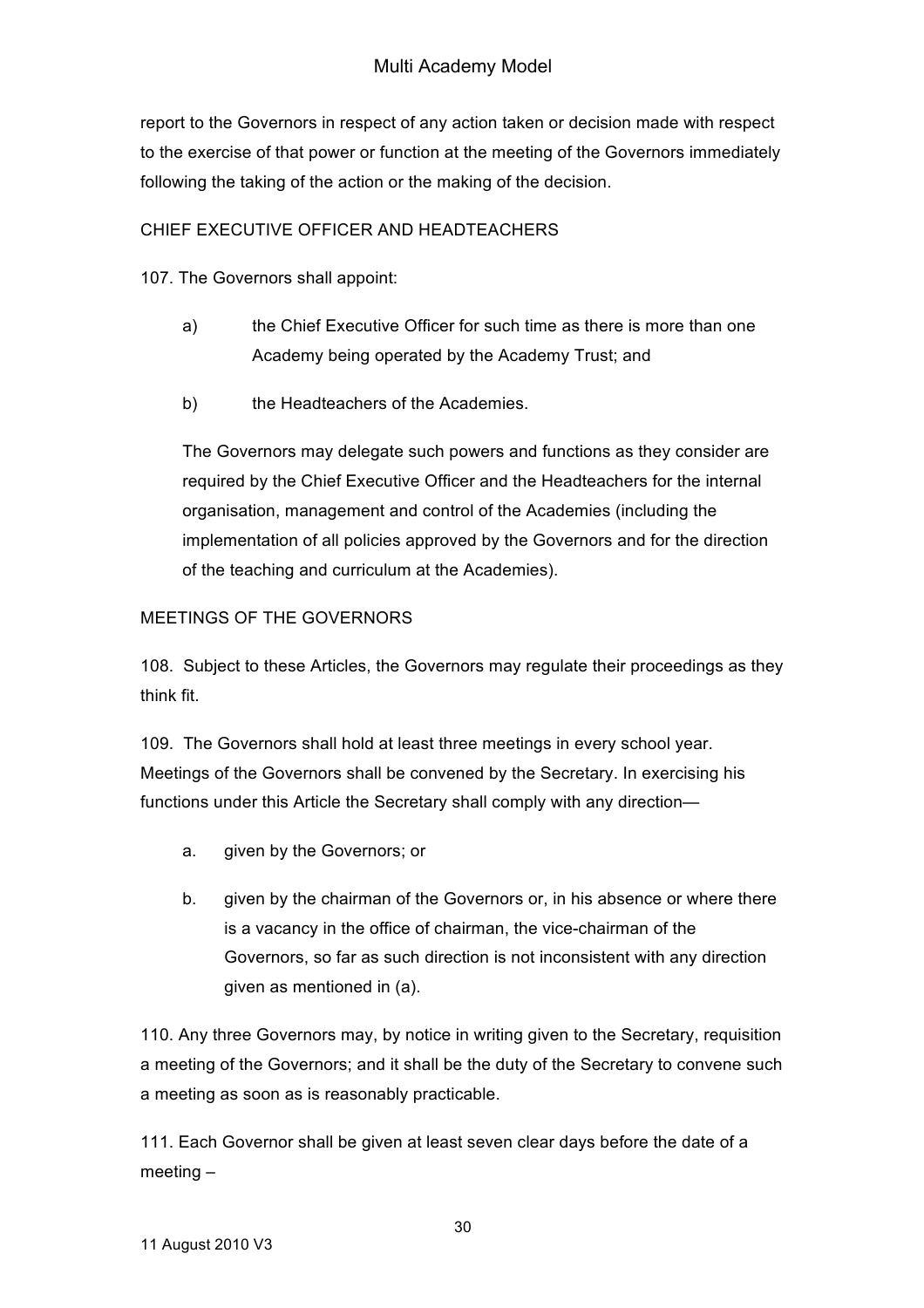i) notice in writing thereof, signed by the Secretary, and sent to each Governor at the address provided by each Governor from time to time; and

ii)a copy of the agenda for the meeting;

provided that where the chairman or, in his absence or where there is a vacancy in the office of chairman, the vice-chairman, so determines on the ground that there are matters demanding urgent consideration, it shall be sufficient if the written notice of a meeting, and the copy of the agenda thereof are given within such shorter period as he directs.

112. The convening of a meeting and the proceedings conducted thereat shall not be invalidated by reason of any individual not having received written notice of the meeting or a copy of the agenda thereof.

113. A resolution to rescind or vary a resolution carried at a previous meeting of the Governors shall not be proposed at a meeting of the Governors unless the consideration of the rescission or variation of the previous resolution is a specific item of business on the agenda for that meeting.

114. A meeting of the Governors shall be terminated forthwith if—

- (a) the Governors so resolve; or
- (b) the number of Governors present ceases to constitute a quorum for a meeting of the Governors in accordance with Article 117 , subject to Article 119 .

115. Where in accordance with Article 114 a meeting is not held or is terminated before all the matters specified as items of business on the agenda for the meeting have been disposed of, a further meeting shall be convened by the Secretary as soon as is reasonably practicable, but in any event within seven days of the date on which the meeting was originally to be held or was so terminated.

116. Where the Governors resolve in accordance with Article 114 to adjourn a meeting before all the items of business on the agenda have been disposed of, the Governors shall before doing so determine the time and date at which a further meeting is to be held for the purposes of completing the consideration of those items, and they shall direct the Secretary to convene a meeting accordingly.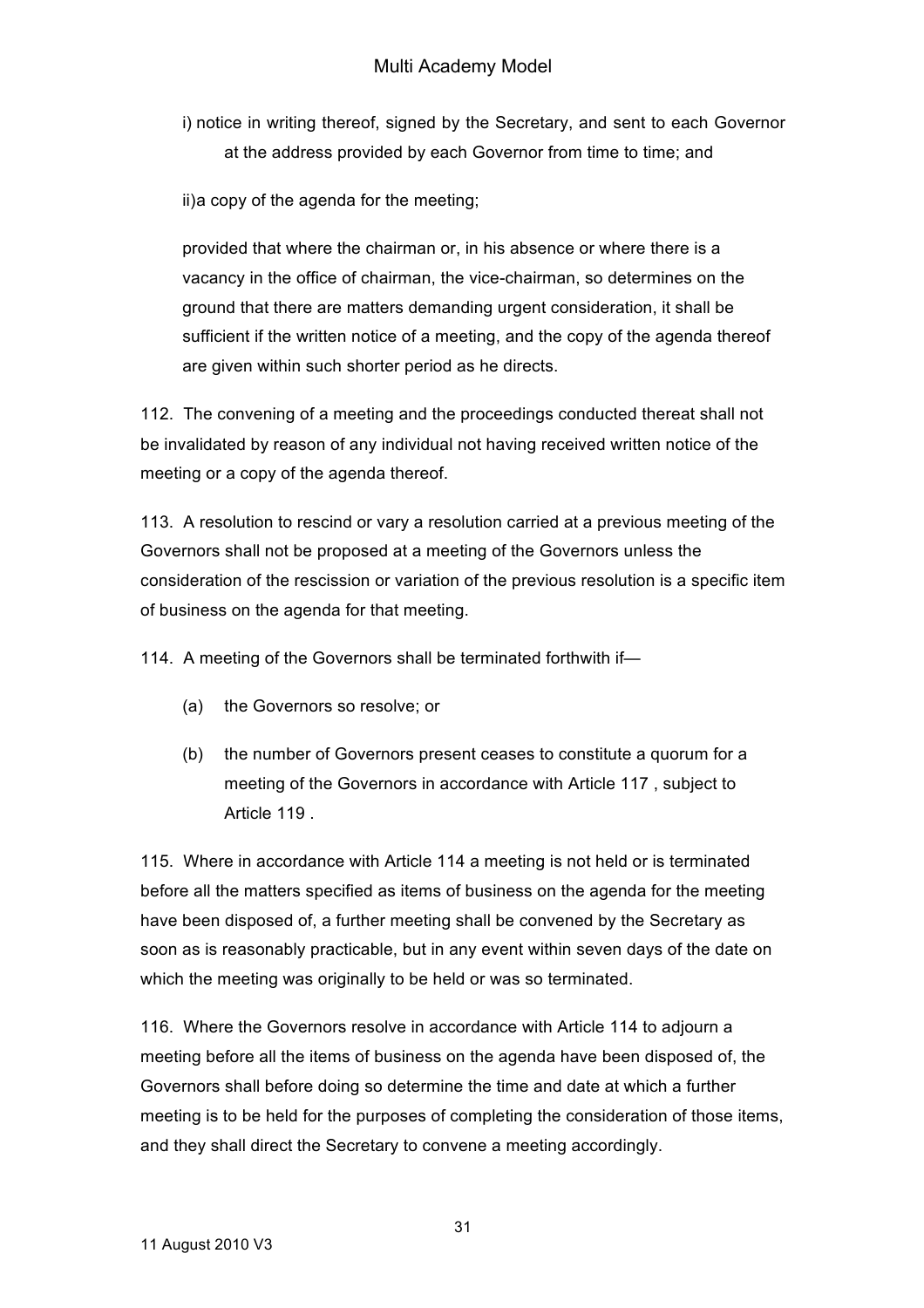# Multi Academy Model

117. Subject to Article 119 the quorum for a meeting of the Governors, and any vote on any matter thereat, shall be fifty per cent of the total number of Governors holding office at the date of the meeting. If the Secretary of State has appointed Additional or Further Governors then a majority of the quorum must be made up of Additional or Further Governors.

118. The Governors may act notwithstanding any vacancies in their number, but, if the numbers of Governors is less than the number fixed as the quorum, the continuing Governors may act only for the purpose of filling vacancies or of calling a general meeting.

119. The quorum for the purposes of—

- (a) appointing a Parent Governor under Articles 56;
- (b) any vote on the removal of a Governor in accordance with Article 66;
- (c) any vote on the removal of the chairman of the Governors in accordance with Article 90;

shall be any two-thirds (rounded up to a whole number) of the persons who are at the time Governors entitled to vote on those respective matters.

120. Subject to these Articles, every question to be decided at a meeting of the Governors shall be determined by a majority of the votes of the Governors present and voting on the question. Every Governor shall have one vote.

121. Subject to Articles 117-119, where there is an equal division of votes, the chairman of the meeting shall have a casting vote in addition to any other vote he may have.

122. The proceedings of the Governors shall not be invalidated by

- a. any vacancy among their number; or
- b. any defect in the election, appointment or nomination of any Governor.

123. A resolution in writing, signed by all the Governors entitled to receive notice of a meeting of Governors or of a committee of Governors, shall be valid and effective as if it had been passed at a meeting of Governors or (as the case may be) a committee of Governors duly convened and held. Such a resolution may consist of several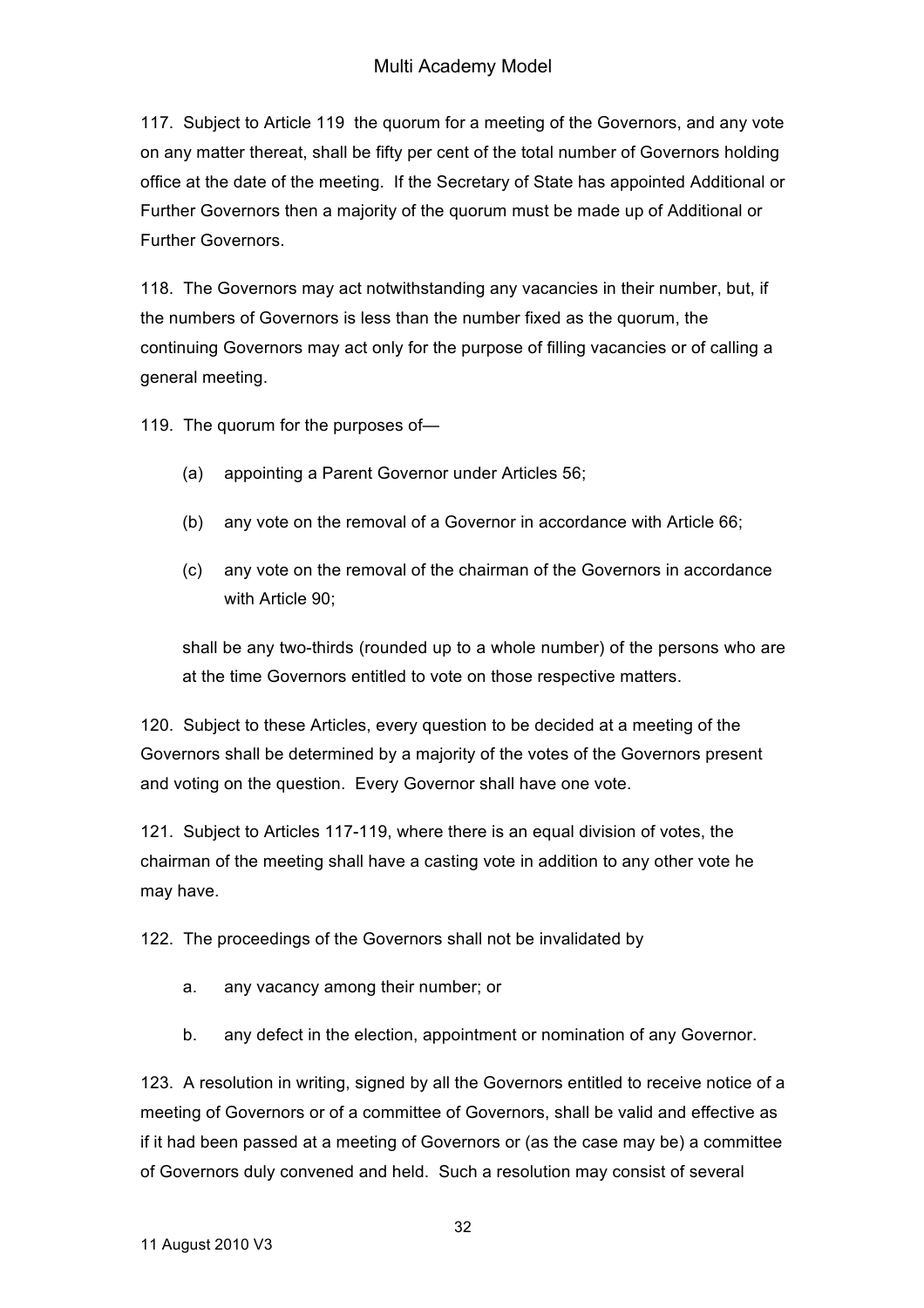documents in the same form, each signed by one or more of the Governors.

124. Subject to Article 125, the Governors shall ensure that a copy of

- a. the agenda for every meeting of the Governors;
- b. the draft minutes of every such meeting, if they have been approved by the person acting as chairman of that meeting;
- c. the signed minutes of every such meeting; and
- d. any report, document or other paper considered at any such meeting,

are, as soon as is reasonably practicable, made available at every Academy to persons wishing to inspect them.

125. There may be excluded from any item required to be made available in pursuance of Article 124, any material relating to—

- a. a named teacher or other person employed, or proposed to be employed, at any Academy;
- b. a named pupil at, or candidate for admission to, any Academy; and
- c. any matter which, by reason of its nature, the Governors are satisfied should remain confidential.

126. Any Governor shall be able to participate in meetings of the Governors by telephone or video conference provided that:

- a. he has given notice of his intention to do so detailing the telephone number on which he can be reached and/or appropriate details of the video conference suite from which he shall be taking part at the time of the meeting at least 48 hours before the meeting; and,
- b. the Governors have access to the appropriate equipment if after all reasonable efforts it does not prove possible for the person to participate by telephone or video conference the meeting may still proceed with its business provided it is otherwise quorate.

## PATRONS AND HONORARY OFFICERS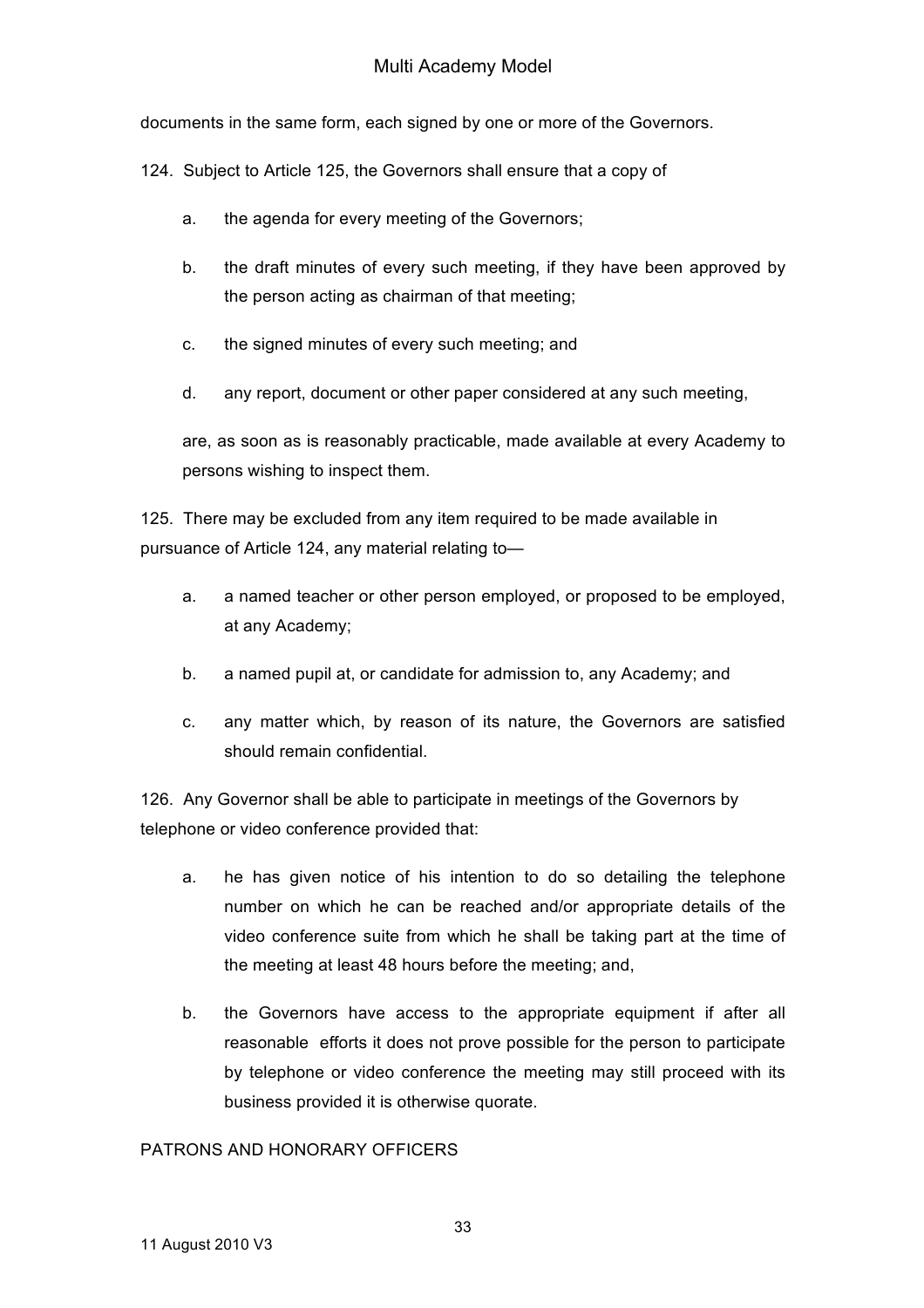127. The Governors may from time to time appoint any person whether or not a Member of the Company to be a patron of the Company or to hold any honorary office and may determine for what period he is to hold such office.

## THE SEAL

128. The seal, if any, shall only be used by the authority of the Governors or of a committee of Governors authorised by the Governors. The Governors may determine who shall sign any instrument to which the seal is affixed and unless otherwise so determined it shall be signed by a Governor and by the Secretary or by a second Governor.

## ACCOUNTS

129. Accounts shall be prepared in accordance with the relevant Statement of Recommended Practice as if the Company was a non-exempt charity and Parts 15 and 16 of the Companies Act 2006 and shall file these with the Secretary of State and the Principal Regulator by 31 December each Academy Financial Year.

### ANNUAL REPORT

130. The Governors shall prepare an Annual Report in accordance with the Statement of Recommended Practice as if the Company was a non-exempt charity and shall file these with the Secretary of State and the Principal Regulator by 31 December each Academy Financial Year.

## ANNUAL RETURN

131. The Governors shall comply with their obligations under Part 24 of the Charities Act 2006 (or any statutory re-enactment or modification of that Act) with regard to the preparation of an annual return to the Registrar of Companies and in accordance with the Statement of Recommended Practice as if the Company were a non-exempt charity and to the Secretary of State and the Principal Regulator by 31 December each Academy Financial Year.

## **NOTICES**

132. Any notice to be given to or by any person pursuant to the Articles (other than a notice calling a meeting of the Governors) shall be in writing or shall be given using electronic communications to an address for the time being notified for that purpose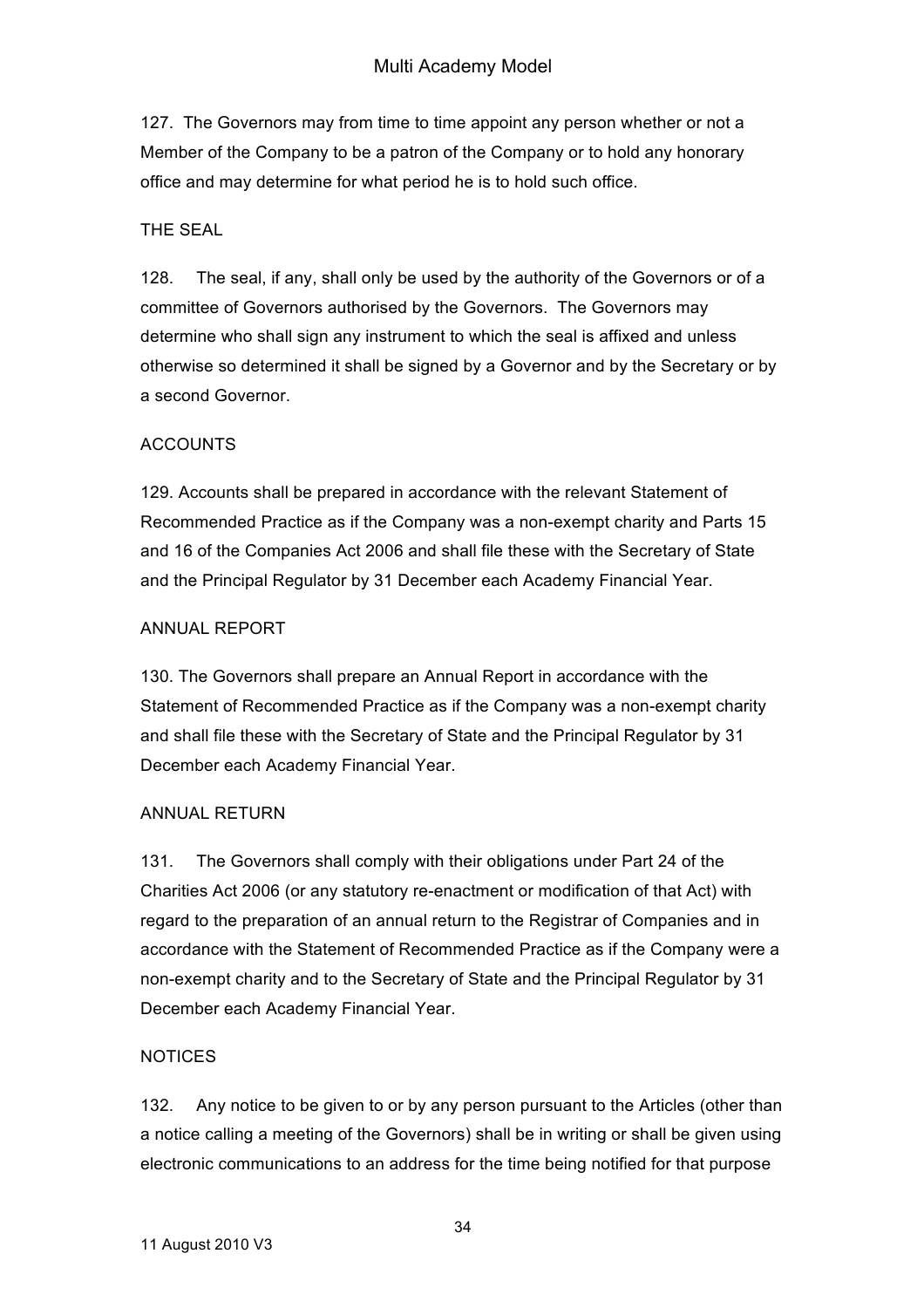to the person giving the notice. In these Articles, "Address" in relation to electronic communications, includes a number or address used for the purposes of such communications.

133. A notice may be given by the Company to a Member either personally or by sending it by post in a prepaid envelope addressed to the Member at his registered address or by leaving it at that address or by giving it using electronic communications to an address for the time being notified to the Company by the Member. A Member whose registered address is not within the United Kingdom and who gives to the Company an address within the United Kingdom at which notices may be given to him, or an address to which notices may be sent using electronic communications, shall be entitled to have notices given to him at that address, but otherwise no such Member shall be entitled to receive any notice from the Company.

134. A Member present, either in person or by proxy, at any meeting of the Company shall be deemed to have received notice of the meeting and, where necessary, of the purposes for which it was called.

135. Proof that an envelope containing a notice was properly addressed, prepaid and posted shall be conclusive evidence that the notice was given. Proof that a notice contained in an electronic communication was sent in accordance with guidance issued by the Institute of Chartered Secretaries and Administrators shall be conclusive evidence that the notice was given. A notice shall be deemed to be given at the expiration of 48 hours after the envelope containing it was posted or, in the case of a notice contained in an electronic communication, at the expiration of 48 hours after the time it was sent.

#### INDEMNITY

136. Subject to the provisions of the Companies Act 2006 every Governor or other officer or auditor of the Company shall be indemnified out of the assets of the Company against any liability incurred by him in that capacity in defending any proceedings, whether civil or criminal, in which judgment is given in favour or in which he is acquitted or in connection with any application in which relief is granted to him by the court from liability for negligence, default, breach of duty or breach of trust in relation to the affairs of the Company.

## RULES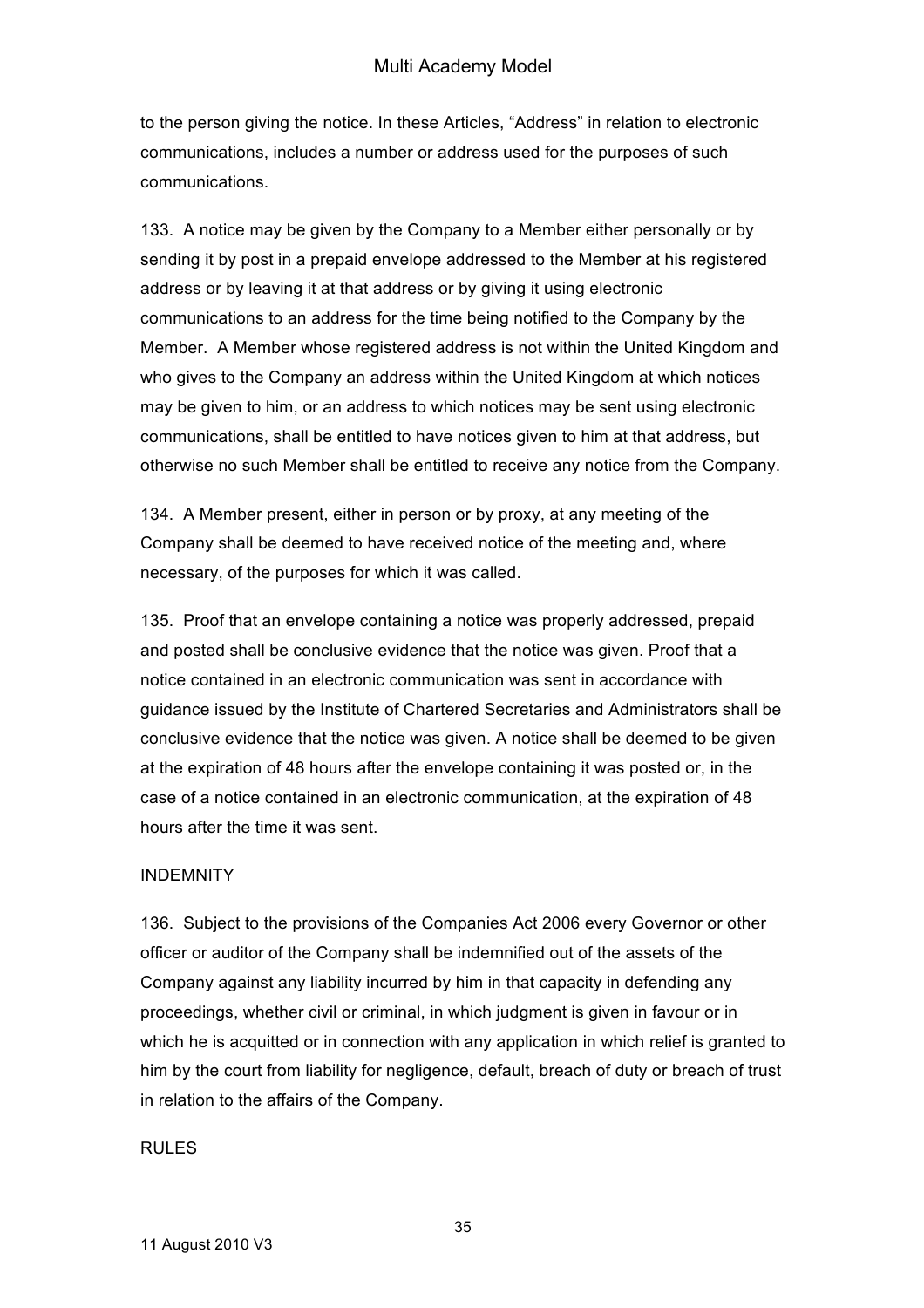137. The Governors may from time to time make such rules or bye laws as they may deem necessary or expedient or convenient for the proper conduct and management of the Company and for purposes of prescribing classes of and conditions of membership, and in particular but without prejudice to the generality of the foregoing, they may by such rules or bye laws regulate:

- a. the admission and classification of Members of the Company (including the admission of organisations to membership) and the rights and privileges of such Members, and the conditions of membership and the terms on which Members may resign or have their membership terminated and the entrance fees, subscriptions and other fees or payments to be made by Members;
- b. the conduct of Members of the Company in relation to one another, and to the Company's servants;
- c. the setting aside of the whole or any part or parts of the Company's premises at any particular time or times or for any particular purpose or purposes;
- d. the procedure at general meetings and meetings of the Governors and committees of the Governors and meetings of the Local Governing Bodies in so far as such procedure is not regulated by the Articles; and,
- e. generally, all such matters as are commonly the subject matter of company rules.

138. The Company in general meeting shall have power to alter, add or to repeal the rules or bye laws and the Governors shall adopt such means as they think sufficient to bring to the notice of Members of the Company all such rules or bye laws, which shall be binding on all Members of the Company. Provided that no rule or bye law shall be inconsistent with, or shall affect or repeal anything contained in the Articles.

# AVOIDING INFLUENCED COMPANY STATUS

139. Notwithstanding the number of Members from time to time, the maximum aggregate number of votes exercisable by Local Authority Associated Persons shall never exceed 19.9% of the total number of votes exercisable by Members in general meeting and the votes of the other Members having a right to vote at the meeting will be increased on a pro-rata basis.